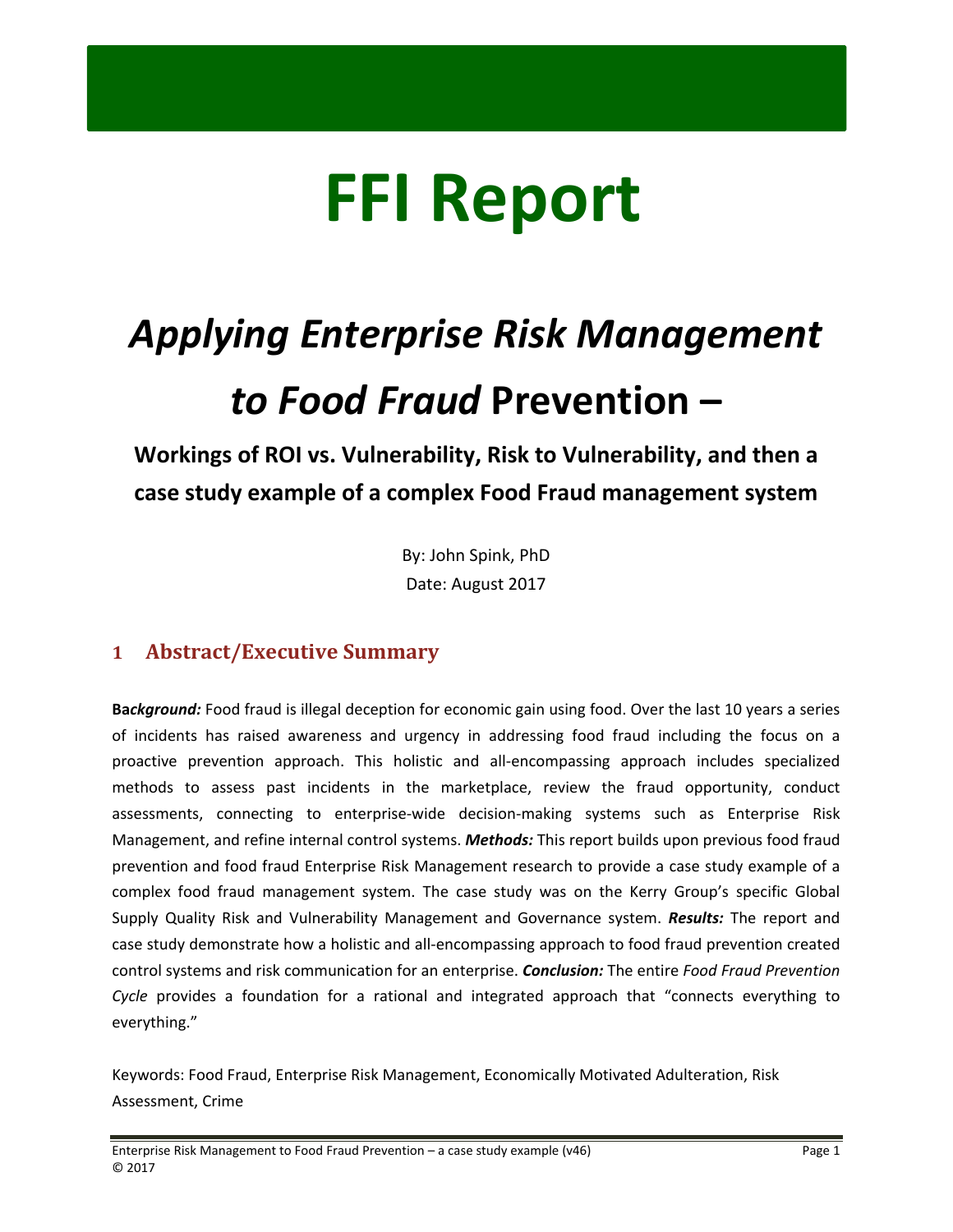# *PRELIMINARY STATEMENT ABOUT RISK TOLERANCE:*

*Before starting it is important to review the concept of "risk" and an "optimal level" that is referred to as "risk tolerance" or "risk threshold." Many Food Scientists and Food Safety managers use the term "risk" to define an unacceptable or intolerable level. In Codex Alimentarius (CODEX) this is "acceptable level of protection" or ALOP. More broadly – including by statisticians, data scientists, and business decision‐makers – risks are not all bad; it is usually inefficient or impractical to eliminate all risks. A company or agency that is operating with too‐little risk is usually inefficient in meeting the overall objectives set by their stakeholders. There are situations of "insufficient risk‐taking" that are the opposite of "excessive risk‐taking." To use US FDA terminology there are "hazards" and only some of those are "hazards that require a preventive control." From the Committee of the Sponsoring Organizations of the Treadway Commission (COSO – a group of five top accounting for financial professional associations that created the foundation for the Sarbanes‐Oxley Act compliance):* 

#### *"The Risk Assessment Process"*

*"Within the COSO ERM framework, risk assessment follows event identification and precedes risk response. Its purpose is to assess how big the risks are, both individually and collectively, in order to focus management's attention on the most important threats and opportunities, and to lay the groundwork for risk response. Risk assessment is all about measuring and prioritizing risks so that risk levels are managed within defined tolerance thresholds without being over‐controlled or forgoing desirable opportunities."[1]*

*In this report "risk" is separated from the concept of an "unacceptable risk" or a "hazard that requires a preventive control." This ALOP threshold could be referred to as an "optimal" level of risk. Several important points are:*

- *Not all vulnerabilities are risks*
- *Not all risks are hazards*
- *Not all hazards are the FSMA "hazards that require a preventive control"*

*Risk is not always bad but excessive risk‐taking is unacceptable.*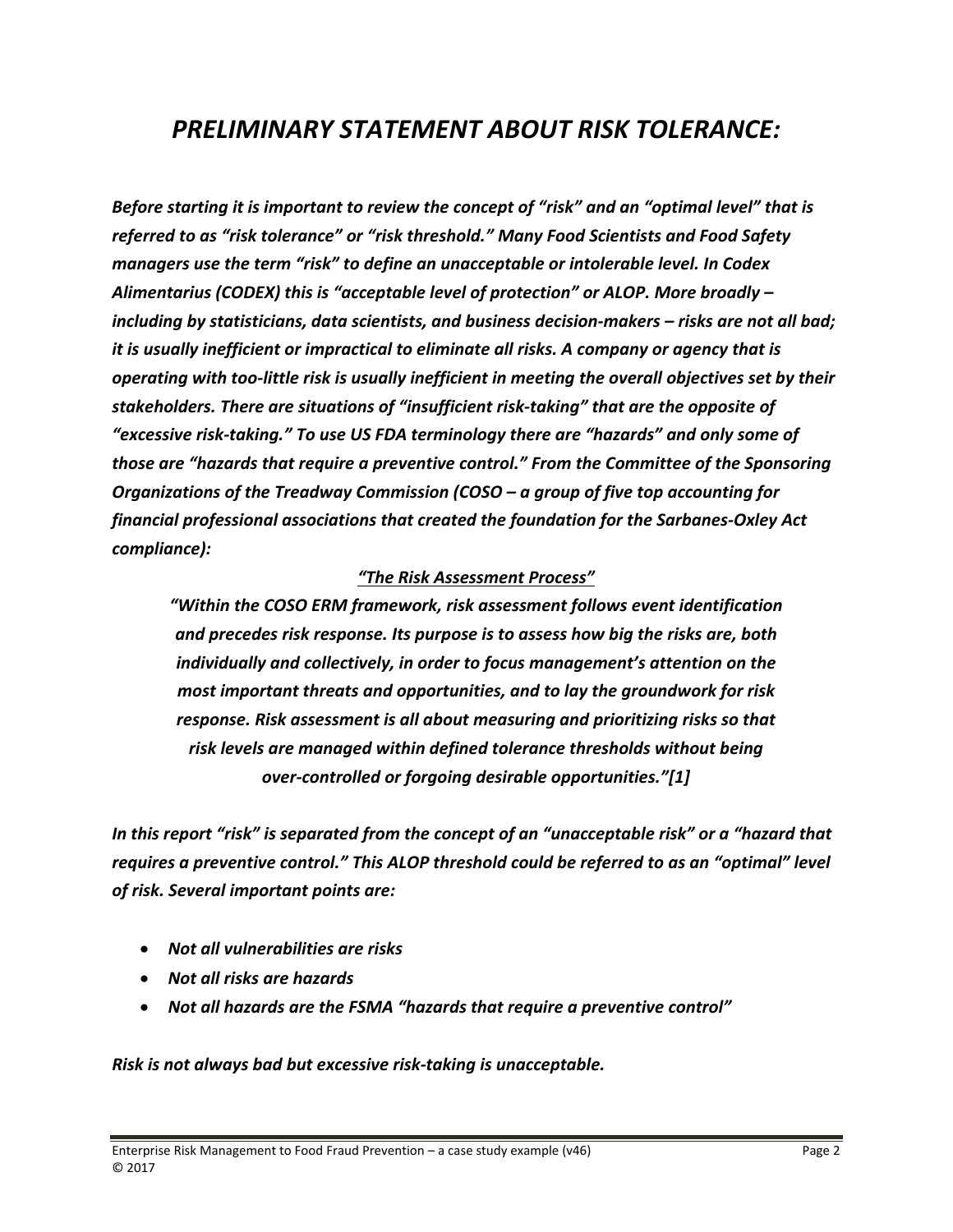# **2** Introduction

This backgrounder was developed to review the application of *Enterprise Risk Management (ERM)* and plotting the vulnerabilities on the related *Risk Map* or *Risk Heat Map*. Food fraud prevention is an urgent food industry need due to a series of high profile and dangerous incidents that has caused economic harm to markets and companies. There is an intense focus due to new requirements for laws, regulations, standards and certifications. In addition, advances in authentication detection technology and expanding methodologies – as well as generally more equipment conducting tests – have increased the potential of identifying the fraud and the infringing company. The infringing company is often an unwitting victim who inadvertently distributes the fraudulent product. There are new requirements for conducting and documenting a *Food Fraud Vulnerability Assessment* and *Food Fraud Prevention Strategy* but no guidance on "how much is enough?" One way to decide "how much is enough?" is to apply an overall risk or vulnerability assessment system such as Enterprise Risk Management. (See the appendix for more on the CODEX subject of "appropriate level of protection" [ALOP] and "Food Safety Objective [FSO].") The *Committee of the Sponsoring Organization of the Treadway Commission* (COSO) has created "*Internal Controls – Integrated Framework*" that is presented in Enterprise Risk Management (ERM). [2] A key aspect of ERM is the presentation of enterprise‐wide risks in one "Risk Map." This single map provides a method to review all risks in relation to all other risks – or that "connects everything to everything." ERM has begun to be mentioned in food fraud prevention research and literature. The justification for this paper is to provide an application example of an integrated system for food fraud prevention.

# **3 Background**

# **3.1 Food Fraud Prevention Overview**

## **3.1.1 Food Fraud definition and scope**

Food fraud – including sub‐category of the US‐centric term of Economically Motivated Adulteration, EMA – is deception for economic gain using food. [3] This includes all types of fraud not just adulterant‐ substances and all types of products not just raw materials. This is a generally globally accepted definition and scope. Specifically this is consistent with the Global Food Safety Initiative (GFSI) Guidance Document Version 7 definition and scope which is:

Food Fraud: "A collective term encompassing the deliberate and intentional substitution, addition, tampering or misrepresentation of food, food ingredients or food packaging, labelling, product information or false or misleading statements made about a product for economic gain that could impact consumer health."[4]

The US Food Safety Modernization Act (FSMA) does not explicitly define food fraud or EMA, and it is clear citing back to the Food Drug & Cosmetics Act of 1938 that all types of food fraud are illegal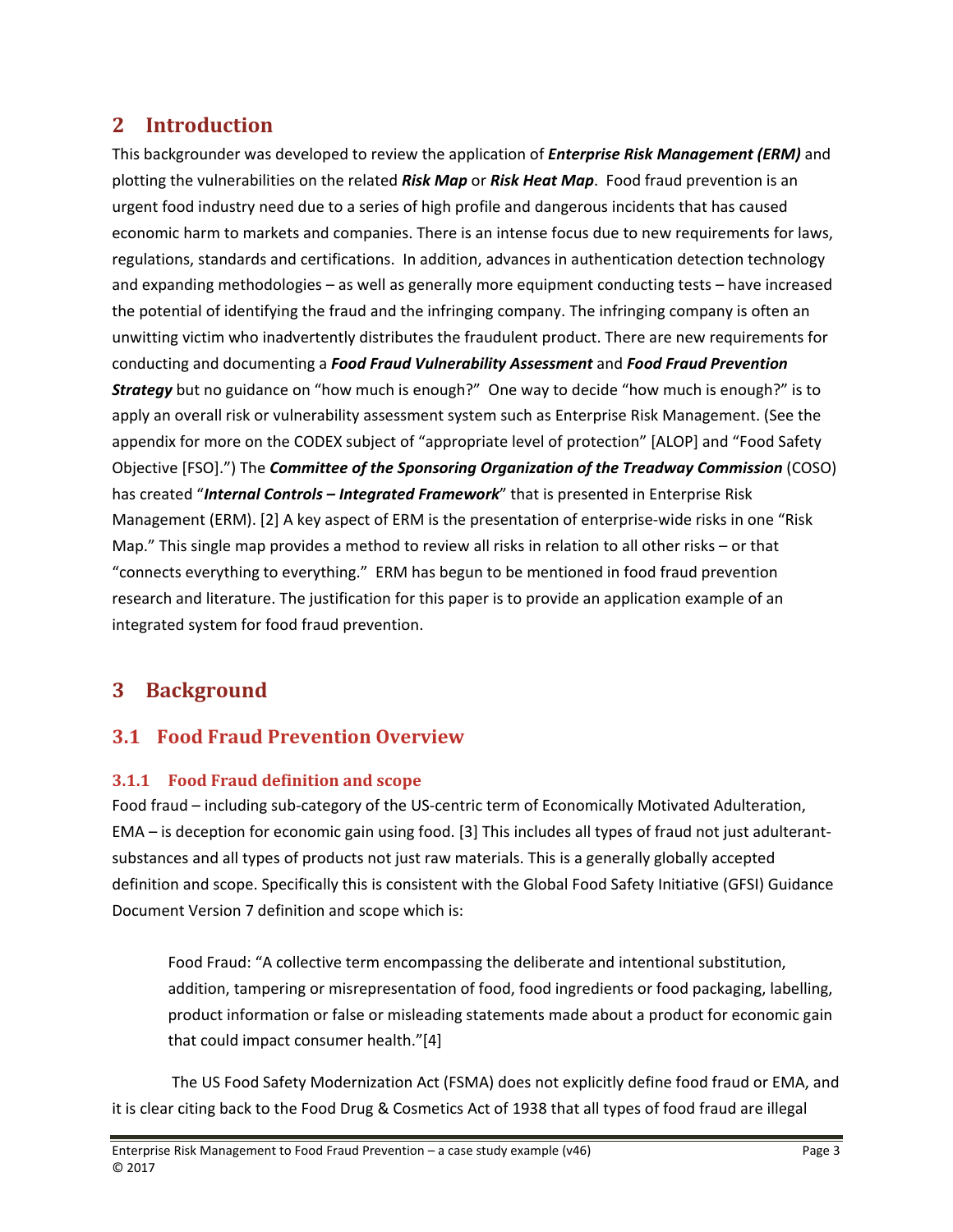(EMA was defined in a previous 2009 Federal Register published meeting invitation but not mentioned or cited in FSMA). For FSMA, *ALL* hazards must be evaluated and then a determination of "hazards that require a preventive control." *ALL* hazards include those that are "economically motivated."[5] To note, as of May 2017, Codex Alimentarius (CODEX) has established an Electronic Working Group to review related definitions and conduct a gap analysis of current Codex documents. [6] CODEX has a definition of "contaminant" but not of "adulterant." [7] To address all terms, CODEX defines "hazard" as "A biological, chemical or physical agent in, or condition of, food with the potential to cause an adverse health effect." [7]

The types of food fraud expand beyond the narrow scope of only adulterant‐substances and counterfeits (

Table 1). The worst health hazards and largest economic losses are probably in adulterantsubstances and counterfeits, but catastrophic food fraud incidents can occur in any type of fraud. With some variation in the exact phrases used, generally the full range of food fraud includes adulterantsubstances (dilution, substitution, concealment, and unapproved enhancements), tampering (mislabeling), over‐runs/ unauthorized production, theft, diversion (gray market, parallel trade), and counterfeiting. [3, 4, 8, 9]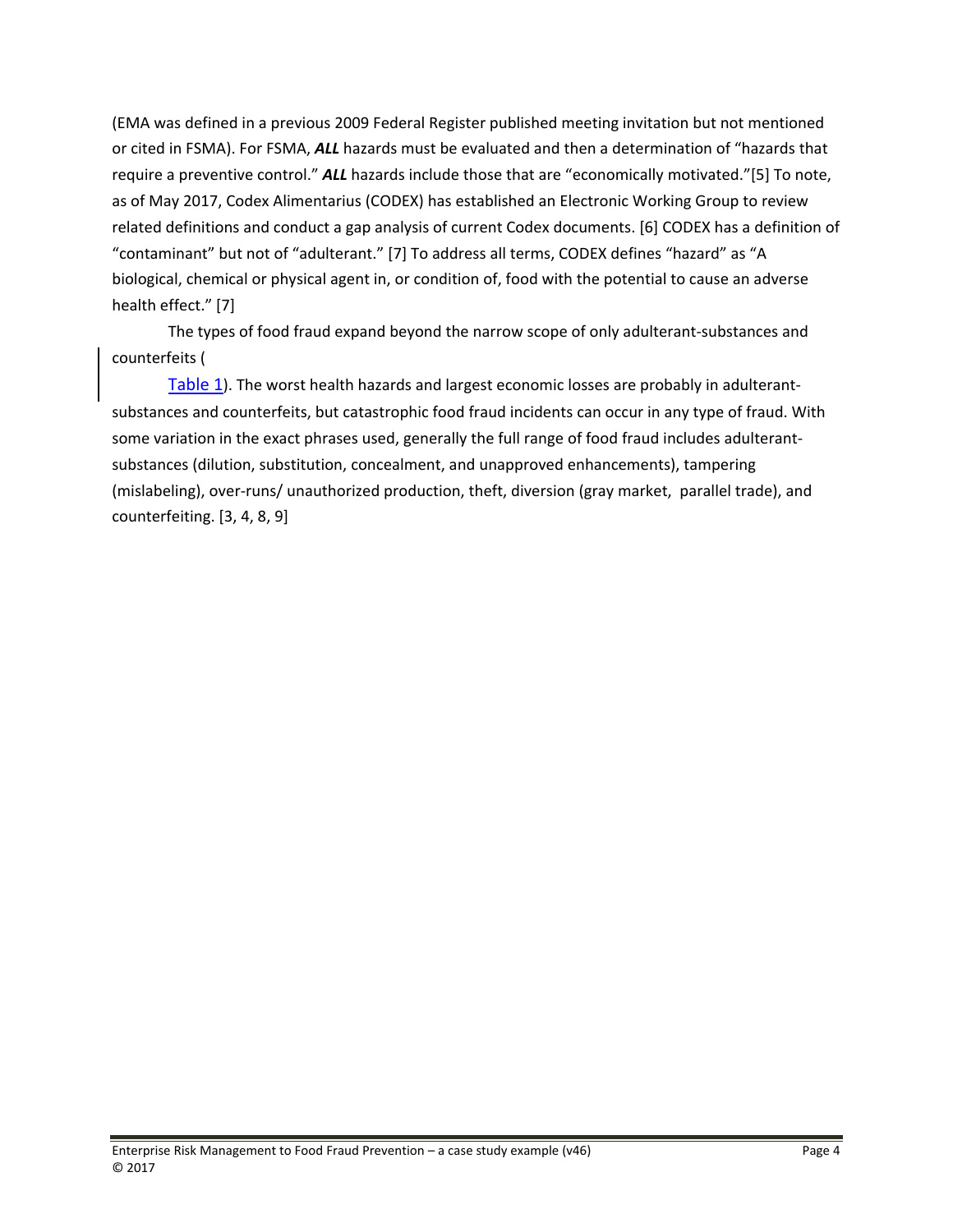| <b>GFSI Type of Food</b><br>Fraud                    | . ,<br><b>Definition (from SSAFE)</b>                                                                                                                                                                                             | <b>Examples (from GFSI Food</b><br><b>Fraud Think Tank)</b>                                                                                               | <b>General Type of Food</b><br>Fraud (From Spink &<br>Moyer, 2011) |
|------------------------------------------------------|-----------------------------------------------------------------------------------------------------------------------------------------------------------------------------------------------------------------------------------|-----------------------------------------------------------------------------------------------------------------------------------------------------------|--------------------------------------------------------------------|
| <b>Dilution</b>                                      | The process of mixing a liquid<br>ingredient with high value with a<br>liquid of lower value.                                                                                                                                     | Watered down<br>$\bullet$<br>products using non-<br>potable / unsafe<br>water<br>Olive oil diluted with<br>potentially toxic tea<br>tree oil              | Adulterant-substance<br>(Adulterant)                               |
| Substitution                                         | The process of replacing an<br>ingredient or part of the product of<br>high value with another ingredient<br>or part of the product of lower<br>value.                                                                            | Sunflower oil partially<br>$\bullet$<br>substituted with<br>mineral oil<br>Hydrolyzed leather<br>٠<br>protein in milk                                     | Adulterant-substance<br>or Tampering                               |
| <b>Concealment</b>                                   | The process of hiding the low<br>quality of a food ingredients or<br>product.                                                                                                                                                     | Poultry injected with<br>$\bullet$<br>hormones to conceal<br>disease<br>Harmful food<br>colouring applied to<br>fresh fruit to cover<br>defects           | Adulterant-substance<br>or Tampering                               |
| <b>Unapproved</b><br>enhancements                    | The process of adding unknown and<br>undeclared materials to food<br>products in order to enhance their<br>quality attributes.                                                                                                    | Melamine added to<br>$\bullet$<br>enhance protein value<br>Use of unauthorized<br>additives (Sudan dyes<br>in spices)                                     | Adulterant-substance<br>or Tampering                               |
| <b>Mislabelling</b>                                  | The process of placing false claims<br>on packaging for economic gain.                                                                                                                                                            | Expiry, provenance<br>$\bullet$<br>(unsafe origin)<br>Toxic Japanese star<br>anise labeled as<br>Chinese star anise<br>Mislabeled recycled<br>cooking oil | Tampering                                                          |
| <b>Grey market</b><br>production/<br>theft/diversion | outside scope of SSAFE tool                                                                                                                                                                                                       | Sale of excess unreported<br>product                                                                                                                      | Over-run, Theft, or<br>Diversion (1)                               |
| <b>Counterfeiting</b>                                | The process of copying the brand<br>name, packaging concept, recipe,<br>processing method etc. of food<br>products for economic gain.                                                                                             | Copies of popular foods<br>not produced with<br>acceptable safety<br>assurances                                                                           | Counterfeiting                                                     |
| Moyer, 2011)                                         | Note (1): Gray Market -- a market employing irregular but not illegal methods; Theft -- something stolen;<br>Diversion/Parallel Trade -- the act or an instance of diverting or straying from a course, activity, or use (Spink & |                                                                                                                                                           |                                                                    |

#### **Table 1: Food Fraud Types, Definitions, and Examples (adapted from [3, 4, 8‐10])**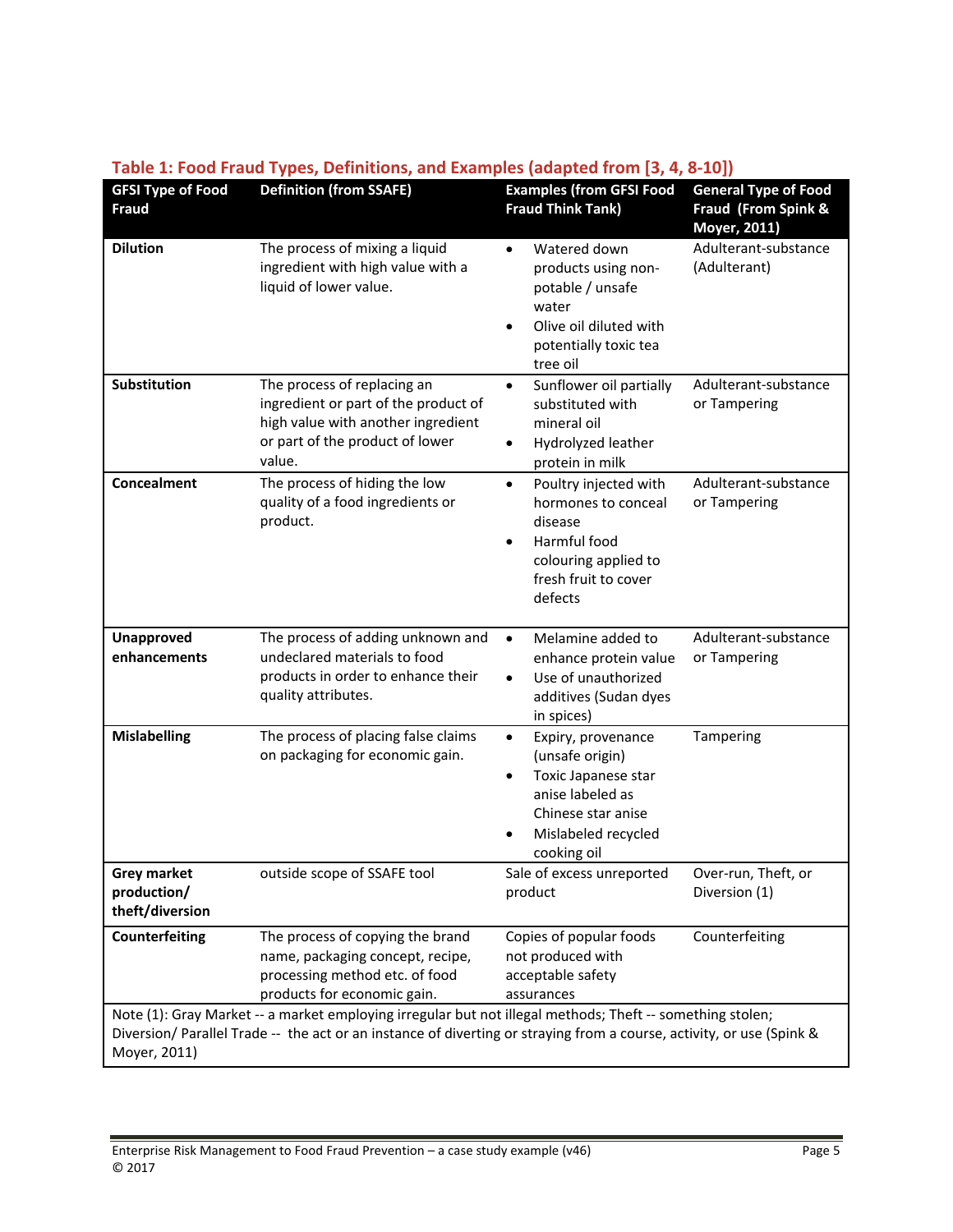The Food Risk Matrix helps define the differences between Food Fraud, Food Quality, Food Safety, and Food Defense (see Figure 1).[3, 11] It is important to assign accountability to both be sure the incident is addressed and to apply the most efficient countermeasure or control system for the specific type.

| Food          | Food                 | Motivation                            |
|---------------|----------------------|---------------------------------------|
| Quality       | Fraud <sup>(1)</sup> | Gain:<br>Economic                     |
| Food          | Food                 | Harm:                                 |
| Safety        | <b>Defense</b>       | Public Health,<br>Economic, or Terror |
| Unintentional | Intentional          |                                       |
| <b>Action</b> |                      |                                       |

#### **Figure 1: The Food Risk Matrix [3, 10]**

Overall, Food Fraud can occur anywhere in the food supply chain including the raw materials (1), manufacturing (2), and finished goods (3); outside the direct control but overseen by brand owner legal functions of the activities of technology transfer and contract manufacturing (4); and as well as completely outside of the legitimate supply chain (5) (see Figure 2). The most controlled practice

is once raw materials are received in manufacturing or within the four walls of the facility until the initial shipment of finished goods. This has been discussed in food fraud research such as the SSAFE organization. They state "Along this dimension of environmental layers [from internal operations through tiers or suppliers], the company's ability to manage opportunities and motivations decreases. Similarly, the company's ability to obtain reliable data on the elements "Opportunities," "Motivations," and "Mitigation Measures" decreases along the axis [also from internal operation through tiers or

suppliers]." [8] Outside this center there is less transparency of the supply chain.

**Figure 2: Food Supply Chain Parts including Focus Areas for Ingredient Suppliers, Brand Owners, and Retailers [12]**

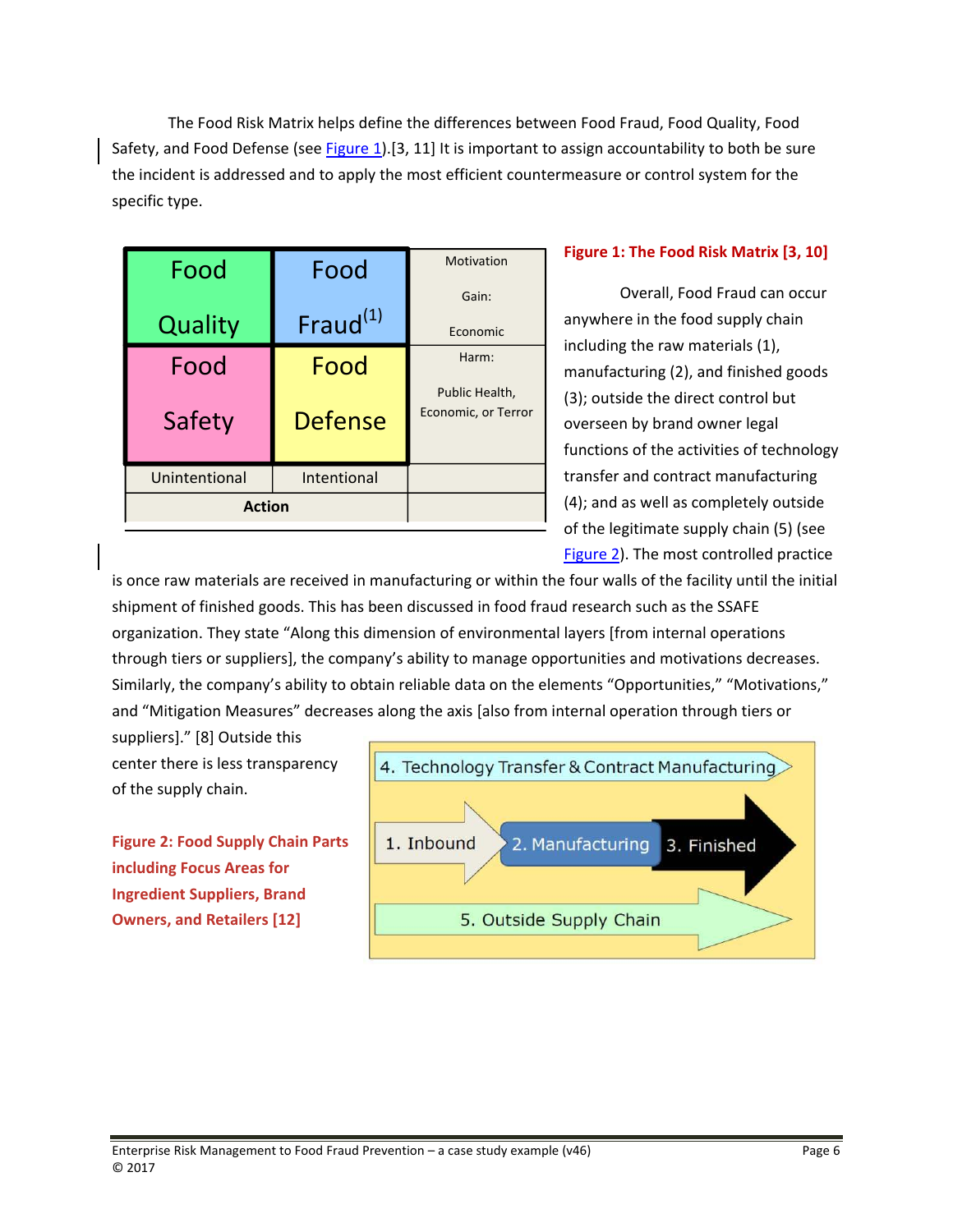#### **3.1.2 Risk and Vulnerability Overview**

While this may seem a purely academic debate or extraneous point, there is a history of separately applying "risk" and "vulnerability" concepts, for example in Criminology. Since the 1970's there has been a focus on "crime prevention" (e.g., Environmental Criminology – the study of the space of crime) in addition to penalties and reforming (e.g., Traditional Criminology – the study of the criminal). The prevention focus considers information from previous and new incidents but shifts to focus on the vulnerabilities. To efficiently address food fraud prevention there is also a need to shift from *risk to vulnerability* and *mitigation to prevention*. [13]

Before reviewing the Criminology based countermeasures and control systems it is important to review the terminology. These definitions are from a recent scholarly journal article that was research into the use of the terms. [13]

The concerns are characterized: [13]

- **Risk: "…**is an uncertainty of an outcome that is assessed in terms of likelihood and consequence (ISO, 2007a; NIST, 2002; CNSSI, 2010; DHS, 2013). Often the consequence is sub‐divided into other factors such as onset, severity, or other. Risk is a based on factors of the probability of the threat and the susceptibility from vulnerability (NRC, 2009). In other applications it is an unwanted outcome (DHS, 2008, Codex Alimentarius, 2014, 21 CFR 50 (A) (.3) (k), Merriam‐Webster, 2004)."
- **Vulnerability:** "…is a weakness or flaw that creates opportunities for undesirable events related to the system ("system design") (ISO, 2007a; ISO 2002; ISO, 2012; DHS, 2013; NIST, 2011; CNSSI, 2010; NRC, 2009; COSO 2014; Merriam‐Webster, 2004)."

Also, the response is characterized: [13]

- **Mitigation:** "... is intended to reduce the consequence of the event (ISO, 2007a; ISO, 2007; ISO, 2007b; DHS, 2013; Merriam‐Webster, 2004). This assumes the hazard event will occur so the goal is to mitigate or reduce the negative consequence. This focuses on reducing the risk that cannot be eliminated."
- **Prevention:** "…is intended to reduce or eliminate the likelihood of the event occurring (ISO, 2007; ISO, 2007a; ISO, 2007b; ISO, 2008; Merriam‐Webster, 2004). This focuses on identifying and eliminating or reducing vulnerability."

Building upon these definitions the application to food fraud is characterized: [13]

- **Food fraud vulnerability:** "…is the susceptibility of a system to food fraud (e.g., milk *is not* tested for adulterants such as water)."
- **Food fraud threat**: "…is the cause of a food fraud event (e.g., a criminal *could* dilute milk with water and then sell to a deceived customer").
- **Food fraud risk:** "…is the combined likelihood and consequence e that considers the threat and vulnerability of food fraud. This is a function of the vulnerability and threat (e.g., an *estimate of the likelihood and consequence* of milk diluted with water, sold to a deceived customer")

While these terms may or may not be consistent with use in an organization they at least create a common starting point. These definitions help create a common foundation and helps further in differentiating food fraud vulnerability assessment to traditional food safety risk assessment or food fraud prevention from food defense.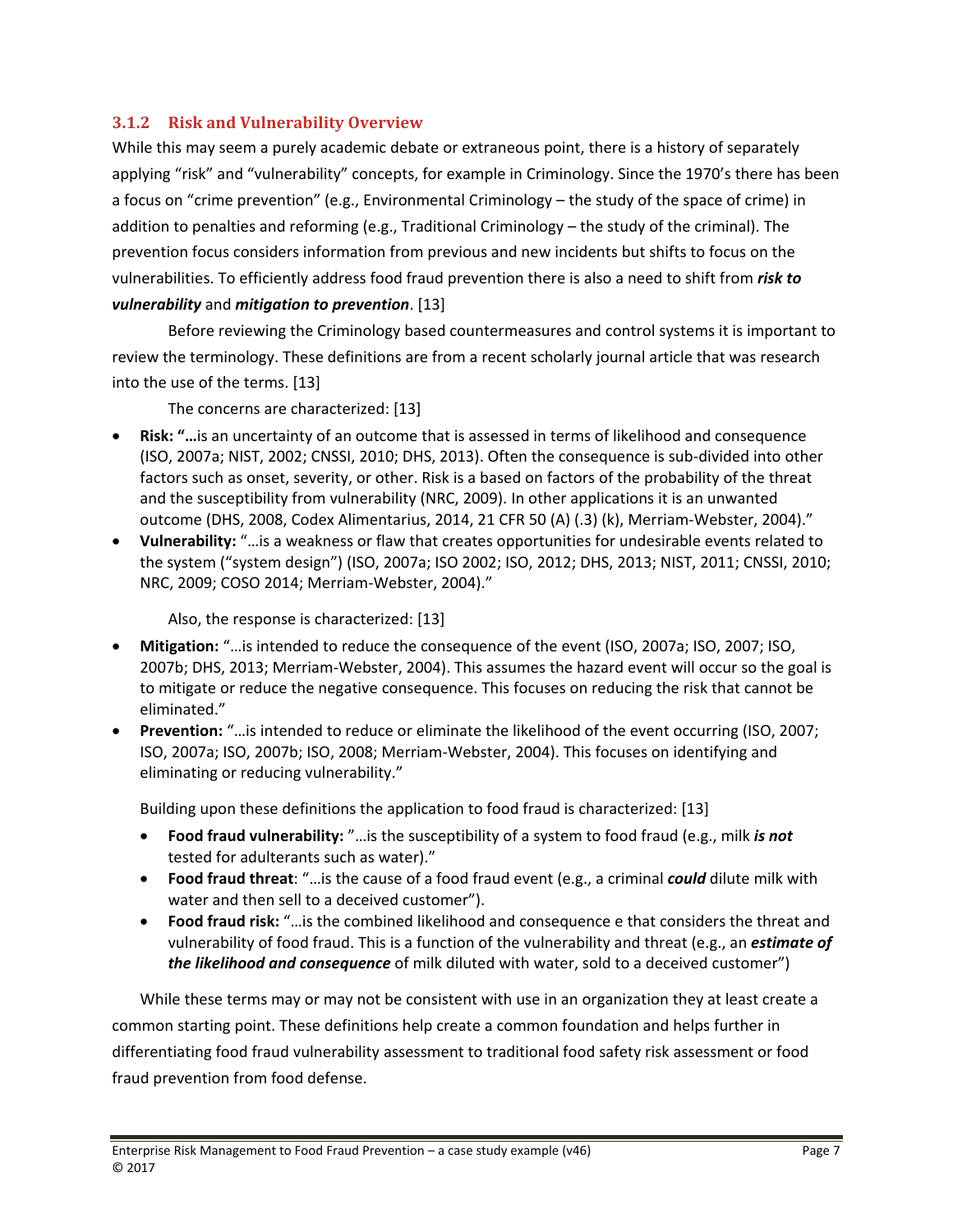#### **3.1.3 Enterprise Risk Management (ERM)**

The new or evolving risk should be reviewed in relation to all other risks across the enterprise. While a "risk threshold" may be established there is a need to convert a range of concerns into one common assessment method. A method that is already widely implemented is Enterprise Risk Management (ERM) – or ERM‐like system‐wide internal controls and integrated framework. Once a risk is identified and assessed it is important to support the "resource-allocation decision-maker" (Usually referred to as the "decision‐maker" but for emphasis the full term is used throughout this paper).

From COSO/ERM:

- **"Internal Controls:** A process, effected by an entity's board of directors, management and other personnel, designed to provide reasonable assurance regarding the achievement of objectives in the following categories: effective and efficiency of operations, reliability in financial reporting, and compliance with applicable laws and regulations. An internal control system is a synonym for internal controls applied in an entity." [14]
- **"Integrated frameworks:** Are defined as interconnectivity of internal controls to coordinate operations as well as provide an overall monitoring and calibrating system." [14]

Also, related definitions include: [14]

- **"Inherent risk** the risk to an entity in the absence of any actions management might take to alter either the risk's likelihood or impact."
- **"Residual risk** the remaining risk after management has taken action to alter the risk's likelihood or impact."
- **"Risk appetite** the board‐based amount of risk a company or other entity is willing to accept in pursuit of its mission (or a vision)."
- **"Risk tolerance** the acceptable variation relative to the achievement of an objective."

ERM was developed by the Committee of the Sponsoring Organizations of the Treadway Commission (COSO), which was created to support compliance with the Sarbanes‐Oxley Act of 2002. ERM provides a way to assess, manage, and communicate *ALL* risks or vulnerabilities and communicate to the Board of Directors or senior management and stakeholders. Through a variety of methods the risks or vulnerabilities are presented on an enterprise-wide "risk matrix" (Figure 5). In that risk matrix there is essentially an optimal boundary between acceptable and unacceptable risks which is referred to as a *risk threshold*, *risk tolerance*, or *risk appetite*. [1, 15] Sarbanes‐Oxley requires the Board of Directors – including the CEO/CFO and the corporate auditor – to sign a legal regulatory document confirming that the Corporate Annual Report confirms all risk are within the threshold or disclosed.

The legal regulatory document required in the US by the U.S. Securities and Exchange Commission document referred to as an annual submission referred as a "10‐k form" and a quarterly submission which is a "10-Q form" (see Figure 3). [16] The submission includes personal signed statements by the CEO and CFO for both the 10-Q form and for Sarbanes-Oxley compliance (sees Figure 4). They are legal and formal statements publically available that are the base for required corporate "annual report to shareholders."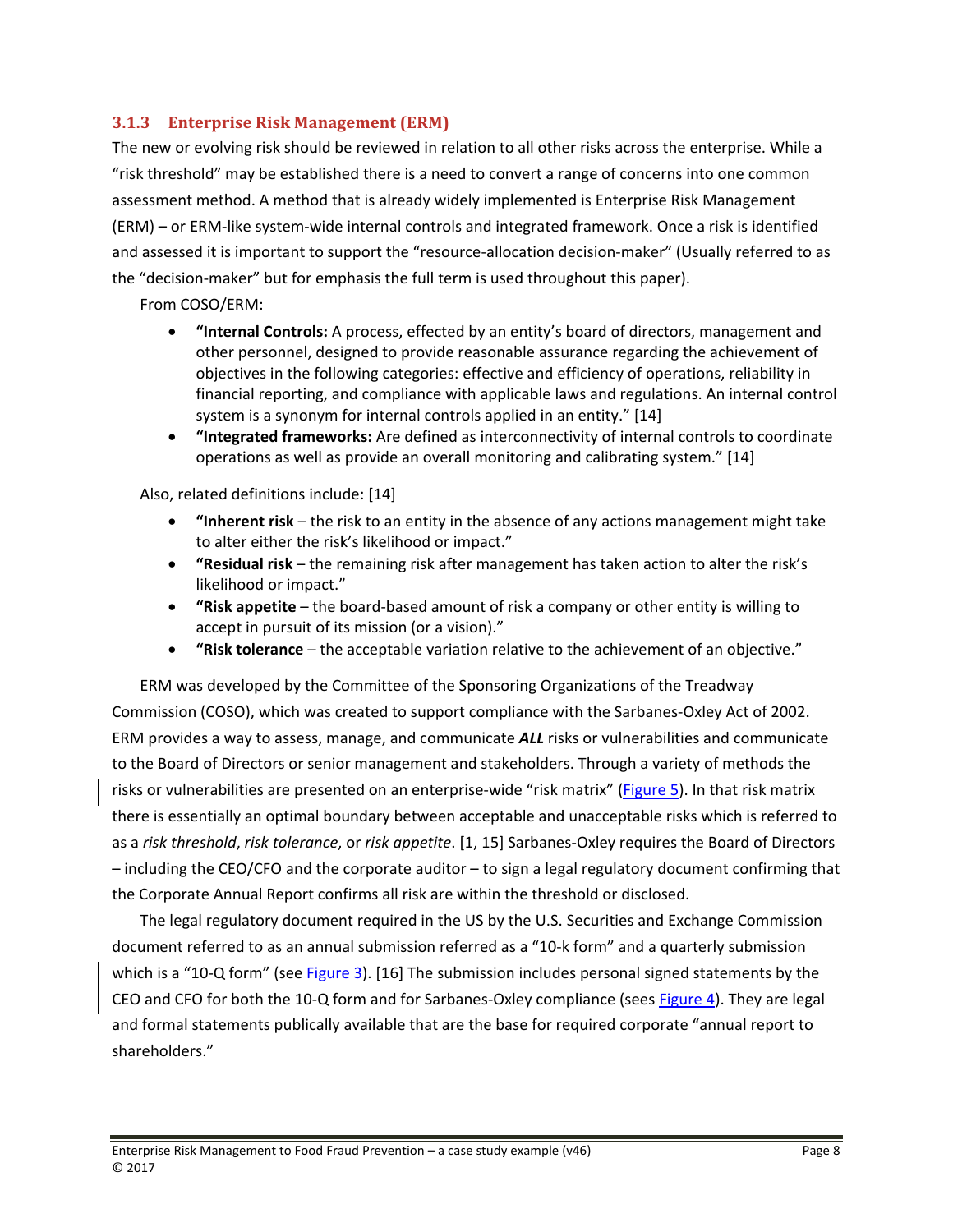

These acts and documents require the stakeholders to define the *risk appetite* as it fits to the company and may vary from one company to another (where a "medium" may be very different for different companies). For example, the tolerance for a product failure could be different for a toy airplane than for a passenger airplane. If a toy plane crashes there is very little risk of a loss-of-life – actually it is probably expected that a toy plane will eventually break during regular operations. Even a "near‐miss" would be absolutely unacceptable for a passenger airplane.

The risk map for a company that is under control would report all risks as within the *risk threshold*. An ideal state would be for a balance of all activities to be managed to just under the risk (Figure 6).

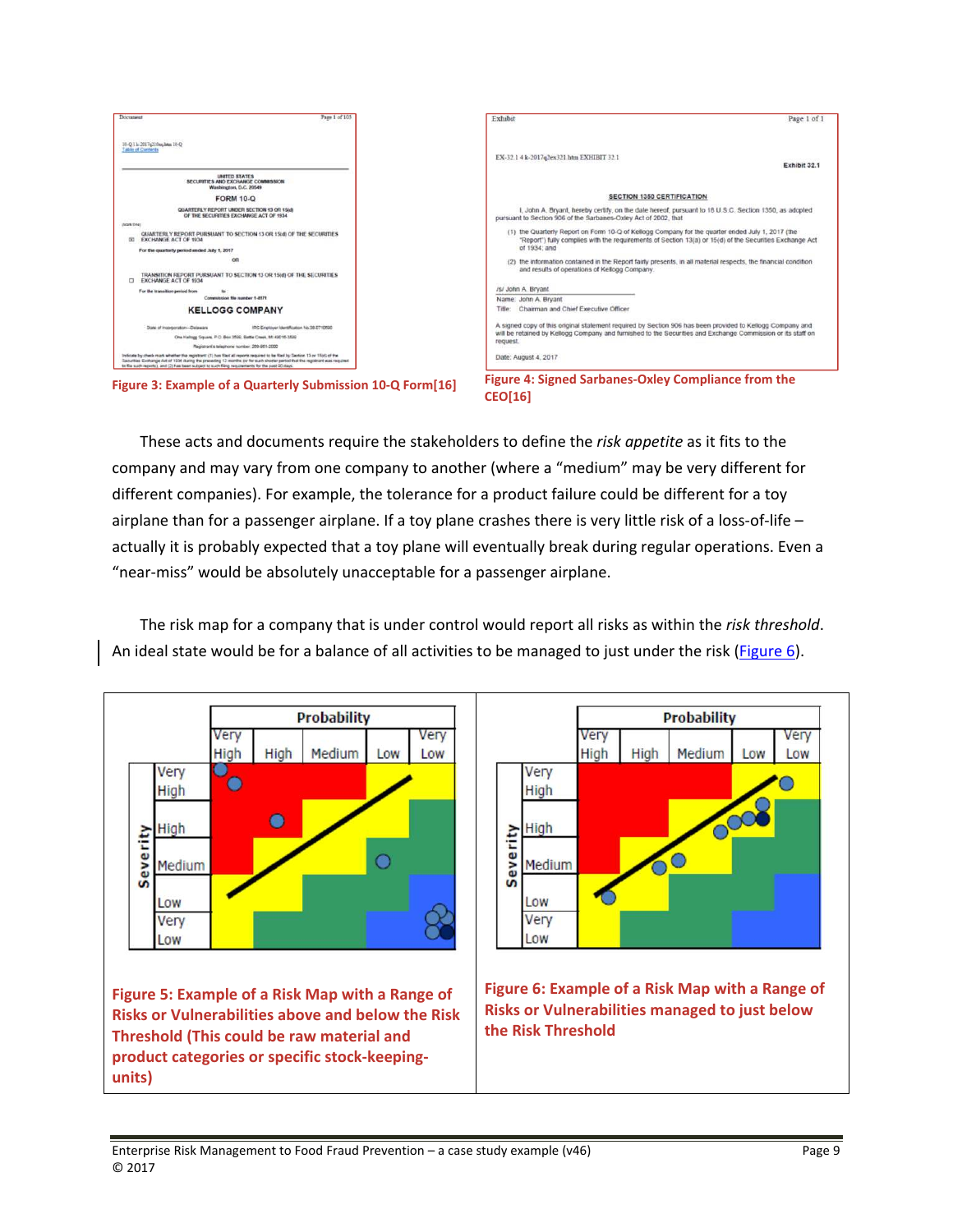Theoretically the company with their risks positioned just below their *risk appetite* would both be operating under a risk‐controlled environment and also maximizing their shareholder return (it is assumed that increasing the risk will provide an opportunity for a greater financial reward). A key point is that the scenario with the incidents clustered within the risk tolerance is still in compliance with specified guidelines. Without an ERM-type system and a risk map then increasing risk is hazard and potentially dangerous and even to the point of catastrophic for the brand or company.

Using ERM could allow an *increase* in the overall risk that is still *within* the risk tolerance. When considering the *Food Fraud Prevention Strategy* decision‐making questions include:

- How do you know your operations are too risky or overly conservative?
- Do you have a method for determining how much risk is "too much"?
- Is this risk assessed in relation to other enterprise-wide risks?

The integrated ERM‐type system also identifies where there might be increased – or decreased – costs at the risk threshold. For instance, a loosening supply chain with excess product may lead to lower commodity prices. In this market the "risk tolerance" could be *decreased* (e.g., stricter) and still maintain the current cost of goods. A tightening supply or reduced availability may create higher cost of goods where at some point it might be economical to change the formulation (e.g., a different more or less expensive type of fish or seafood), change a process (e.g., buy a whole fish rather than skinless fillets that are harder to confirm the species), for the enterprise to modify the risk tolerance (e.g., to accept the company tolerates more risk or increase insurance level), to raise the price of the end‐ product (e.g., to maintain the margin), or to exit the business (e.g., stop manufacturing fish). Also, by coordinating the activities and using enterprise risk management type processes this information can be directly incorporated in the resource‐allocation decision‐making processes.

## **3.2 Food Fraud Prevention Cycle (FFPC)**

To support resource‐allocation decision‐making it is important to provide a complete cycle that supports the entire process. The *Food Fraud Prevention Cycle* (FFPC) provides a complete process including gathering information, assessing the *fraud opportunity*, conducting an initial screening that considers countermeasures and is calibrated with the ERM Risk Map. Then after review by the resource‐allocation decision‐makers a follow‐up review may take place including a more detailed vulnerability assessment (Figure 7).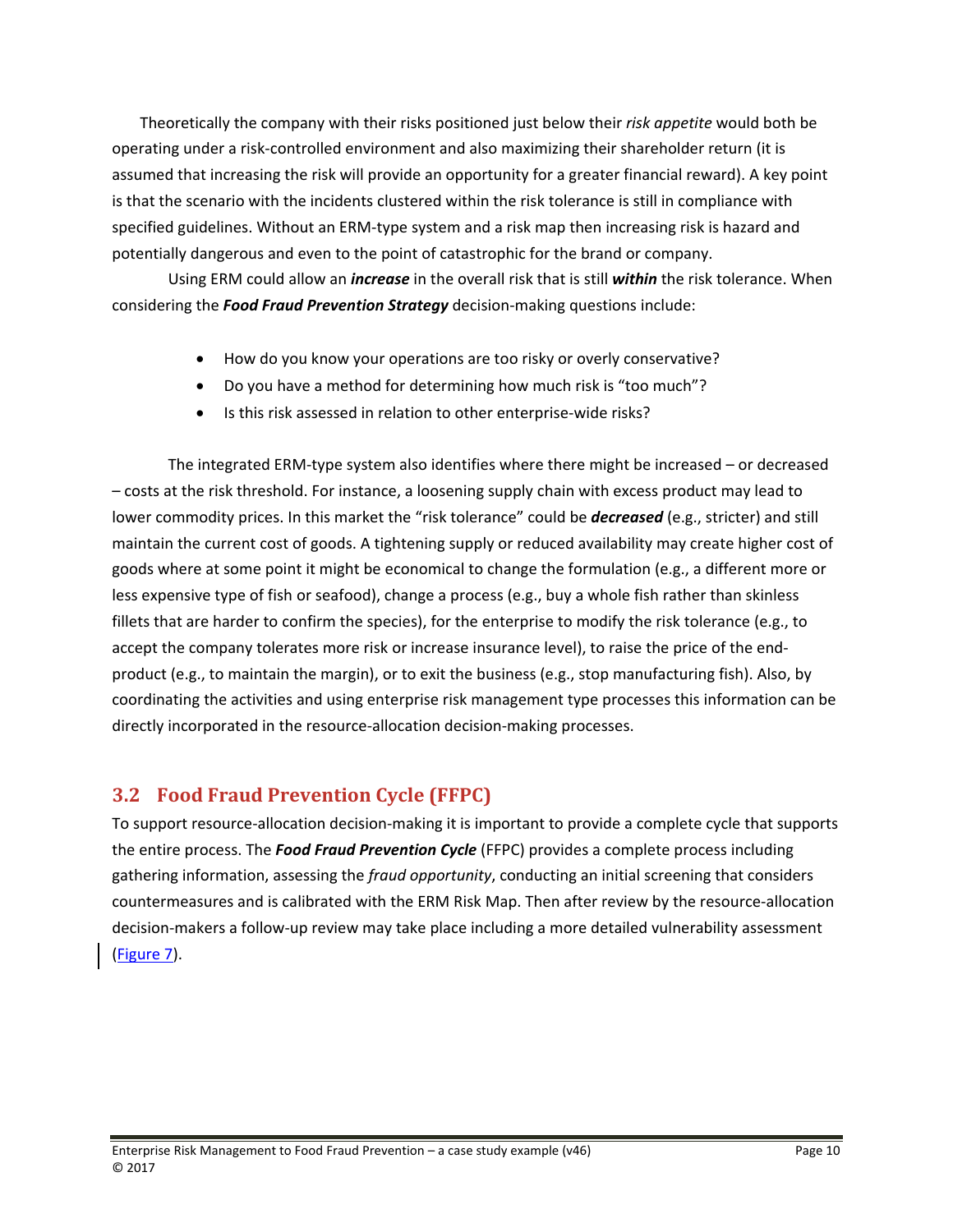

**Figure 7: Food Fraud Prevention Cycle Example from Organizing New Information through Enterprise Risk Management to Countermeasures and Review [3, 10]**

The cycle and assessment is required by several food safety management standards to be updated at least annually or as the risk assessors identify new information. This cycle is critical to explain how the countermeasures and control systems link to the risk map.

#### **3.3 Application of the Concepts**

Before presenting the Case Study there two important concepts to review which are:

- (1) "ROI" versus "ERM" which includes vulnerabilities and
- (2) Using the risk map to review shifting vulnerabilities.

#### **3.3.1 Application: The Inefficiency of using "Return‐on‐Investment" (ROI) versus ERM Vulnerability**

While *every* expenditure is intended to provide a "value" to a business - a "return" if you will addressing operations or risks is not a typical *earnings* focused *return‐on‐investment* or "ROI" (See the Appendix for a more detailed discussion). [17] The key for food fraud resource-allocation decisionmaking is that the operational cost will be compared to another proposal that may directly increase sales or corporate earnings. The reduction of a cost is a "return" but it is not directly an "increase in earnings." Before discussing the application in more detail it is important to review the basic concepts.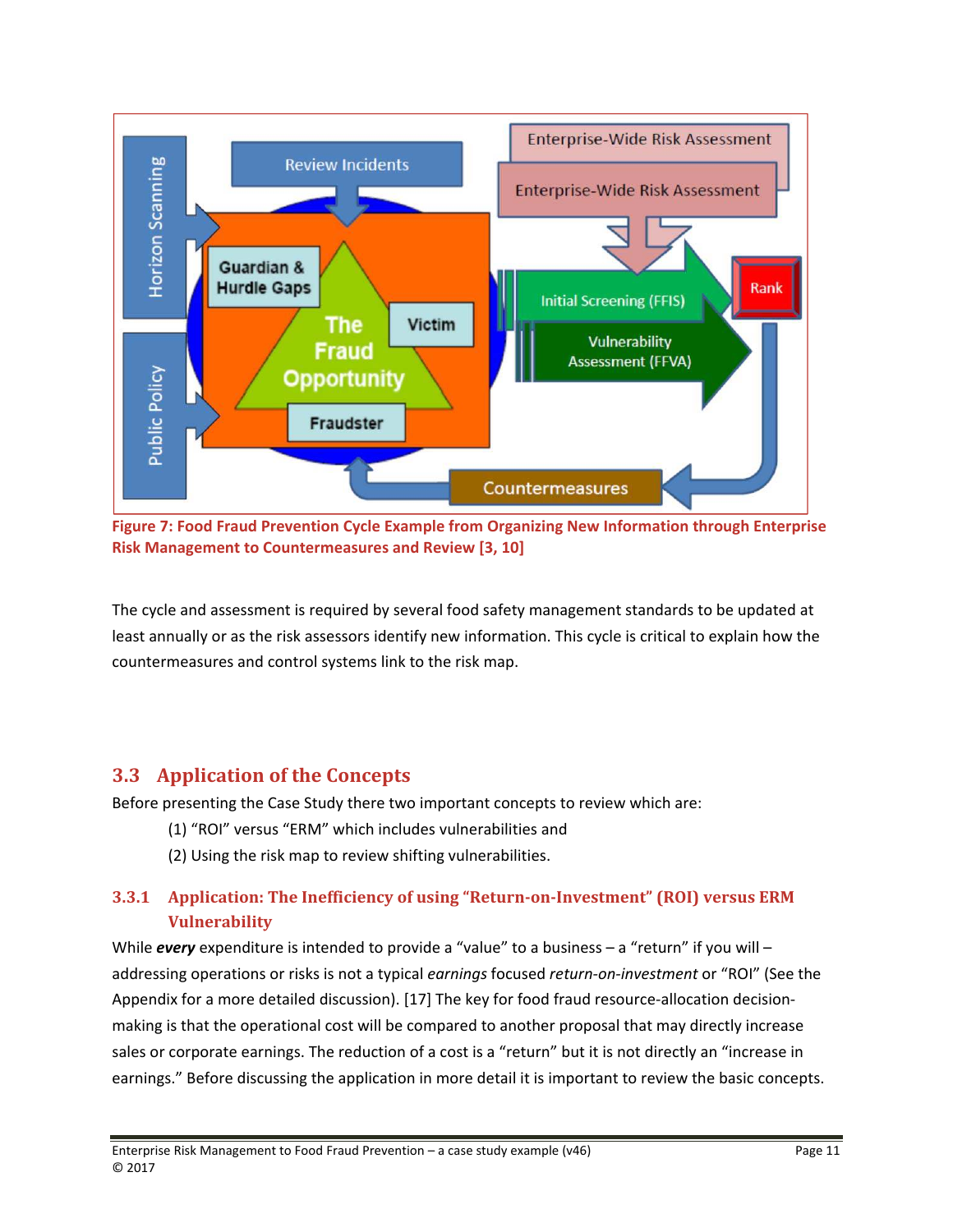Board of Directors or C‐Suite focus is more on income (e.g., operating income or net income) which is offset by costs including cost of goods and then "selling, general and administrative expenses (SG&A). SG&A includes interest on borrowing or cash, sales and marketing, salary and wages, repair and maintenance costs, and management of the business such as controlling risks. [18] Profit can be increased by increasing revenue or decreasing costs. Controlling risk is a variation that is reducing the chance that an event could lead to a cost in the future. The "return" is unknown and undefined.

CFOs – usually Certified Public Accounts (CPA) – are methodical and apply terms and concepts precisely. A CFO/CPA would consider ROI to be "increase in earning" divided by "cost." Reducing a cost (e.g., lost cost of goods for an equipment leak) or reducing a risk or potential of a cost (e.g., adding a hologram to reduce counterfeiting) is "reduced loss of earnings" and not directly "increased earnings."

While the definition or direct application of "earnings" is debated a key application is how competing resource‐allocation decisions are defended. Consider three scenarios (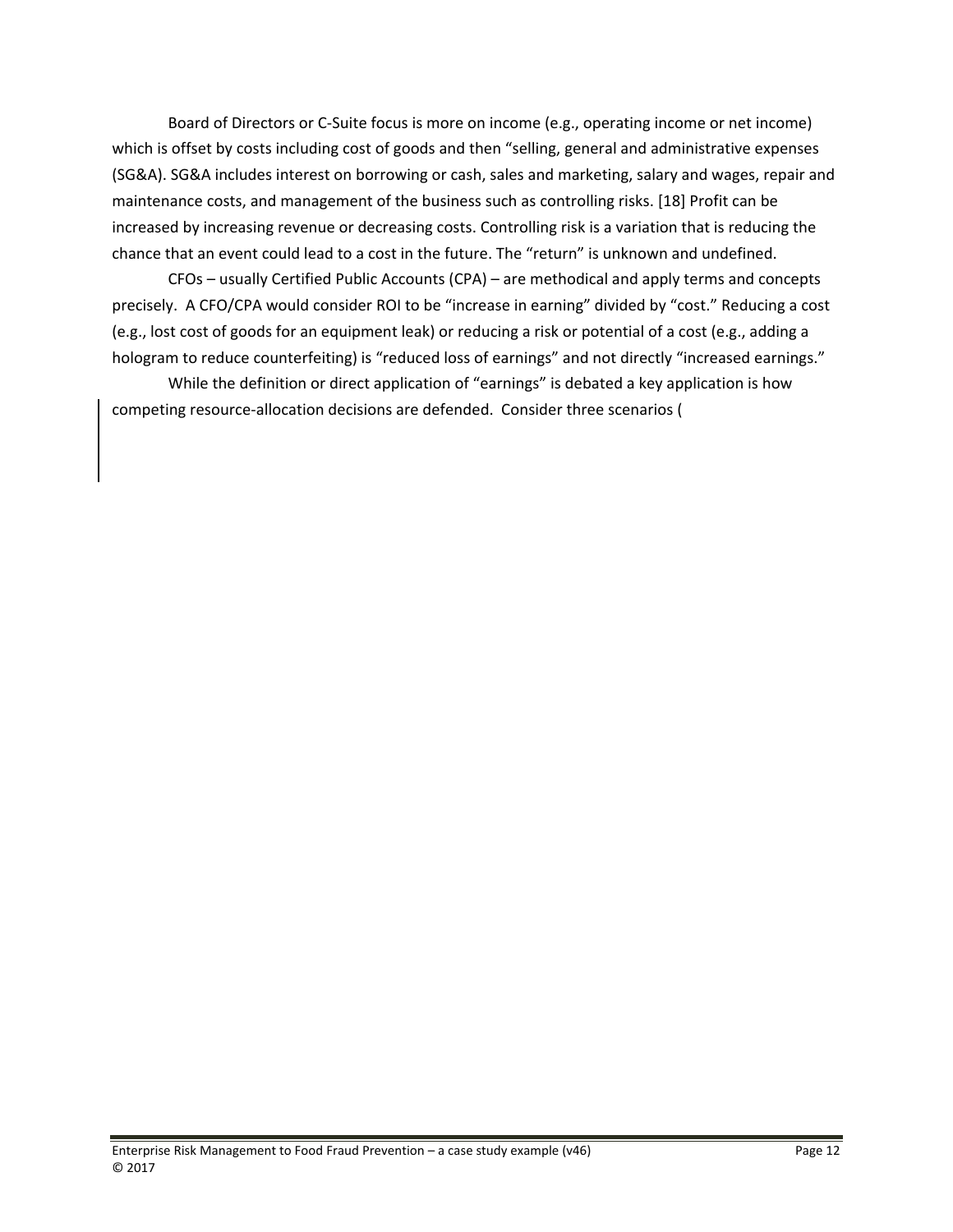Table 2):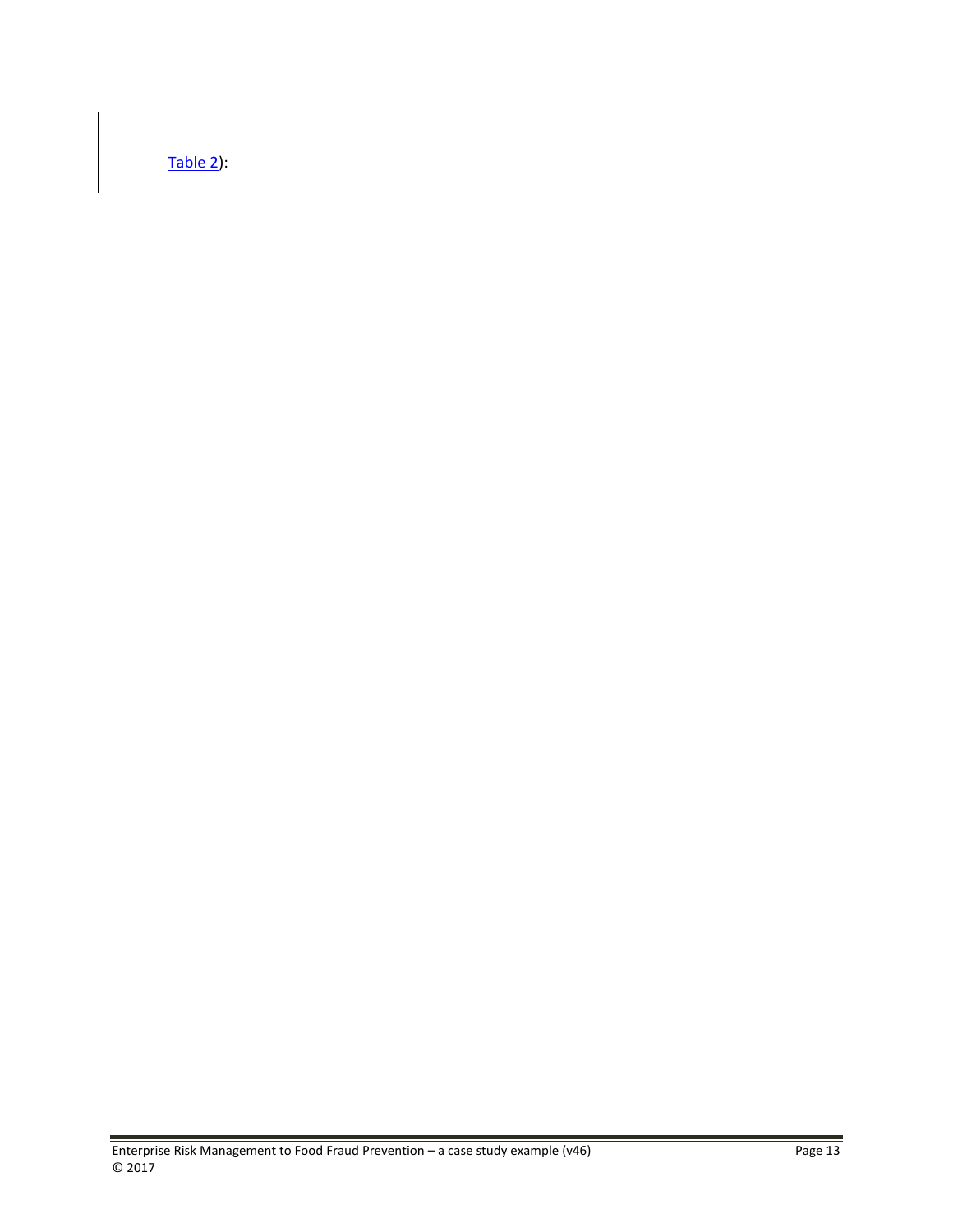| <b>Scenarios</b>                                                                                                                                           | <b>Direct</b><br>Increase in<br><b>Earnings</b><br>(Y/N) | <b>Confidence</b><br>in Realized<br>Value | Payback<br>Period | <b>Return after</b><br>Investment<br>(Y/N) | ROI at 12<br>months                    | <b>ROI from</b><br>24 to 36<br>months  |
|------------------------------------------------------------------------------------------------------------------------------------------------------------|----------------------------------------------------------|-------------------------------------------|-------------------|--------------------------------------------|----------------------------------------|----------------------------------------|
| (1) add two new sales<br>representatives to a new<br>product in a market that is<br>25% annual growth rate<br>(AGR) (consider<br>expenditure of \$300k per | Yes                                                      | High                                      | 1 year            | Yes-keep<br>selling and<br>growing         | 2.33<br>$(51m -$<br>\$300k)/<br>\$300k | 5.67<br>$(52m -$<br>\$300k)/<br>\$300k |
| year and increased profit<br>of \$1 million after 12<br>months)                                                                                            |                                                          |                                           |                   |                                            |                                        |                                        |
| (2) fix a manufacturing                                                                                                                                    | $No -$                                                   | High                                      | 2 years           | No-reduces                                 | 0.5                                    | 0.0                                    |
| equipment leak that is<br>leaking \$10,000 worth of                                                                                                        | reduce<br>actual                                         |                                           |                   | future losses                              | $(520k-10k)$                           | (50/50)                                |
| product per year or                                                                                                                                        | costs                                                    |                                           |                   |                                            | \$20k)                                 |                                        |
| (consider expenditures of                                                                                                                                  |                                                          |                                           |                   |                                            |                                        |                                        |
| \$20,000 to reduced cost of                                                                                                                                |                                                          |                                           |                   |                                            |                                        |                                        |
| goods of \$10,000 per year)                                                                                                                                |                                                          |                                           |                   |                                            |                                        |                                        |
| (3) not legally mandated                                                                                                                                   | $No -$                                                   | Low                                       | Undefined         | UNKNOWN-                                   | <b>UNKNOWN</b>                         | Still                                  |
| species authentication                                                                                                                                     | reduce the                                               |                                           |                   | enterprise is                              | (Unknown/                              | <b>UNKNOWN</b>                         |
| tests on incoming raw                                                                                                                                      | possibility                                              |                                           |                   | "less                                      | \$150k)                                |                                        |
| materials that are defined                                                                                                                                 | of a loss                                                |                                           |                   | vulnerable"                                |                                        |                                        |
| to have a "high" food                                                                                                                                      |                                                          |                                           |                   |                                            |                                        |                                        |
| fraud vulnerability rank                                                                                                                                   |                                                          |                                           |                   |                                            |                                        |                                        |
| (consider \$150k in                                                                                                                                        |                                                          |                                           |                   |                                            |                                        |                                        |
| additional testing costs<br>with an undefined                                                                                                              |                                                          |                                           |                   |                                            |                                        |                                        |
| reduced annual cost of                                                                                                                                     |                                                          |                                           |                   |                                            |                                        |                                        |
| loss)                                                                                                                                                      |                                                          |                                           |                   |                                            |                                        |                                        |

**Table 2: Typical Evaluation of ROI Assessment for General Business Examples including Payback Period and ROI at 12 Months**

The conclusion is that considering these ROI examples,

- Scenario 1 would be the highest confidence expenditure which would include ongoing increased earnings from the sales growth,
- Scenario 2 would be a pay-out project if there is cash-flow this year to invest in 2-year payback, and
- Scenario 3 may be very important and valuable but with much lower confidence than the first two.

For a problem such as food fraud it is much simpler and more direct to frame the proposals in Enterprise Risk Management terms and using the Risk Map. Another option is to frame the problem in terms of "vulnerability" and Enterprise Risk Management. If a risk is in the "unacceptable" range the question is not "if" it should be reduced but "how." The assessment should be the comparison of the specific vulnerability reducing proposals to address this problem – not compared to fixing the leaking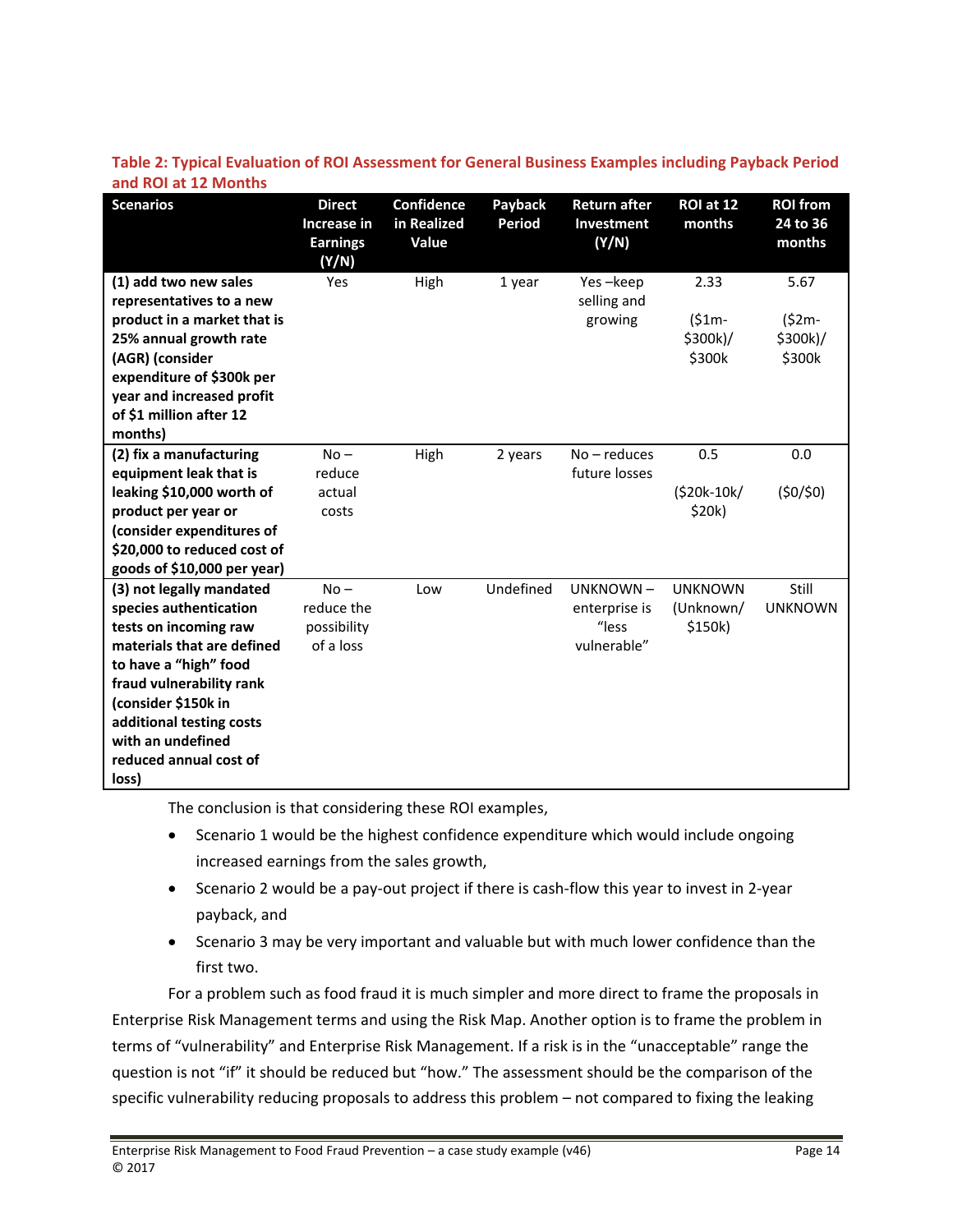machine or hiring the sales representatives. These scenarios present the challenge of using ROI for food fraud countermeasures or control systems

#### **3.3.2 Application: Using the ERM Risk Map to review Shifting Vulnerabilities**

To demonstrate the use of ERM and a Risk Map a series of proposals are provided. The action is noted and defined. The risk is explained in terms of likelihood and consequence. A result is defined. By plotting the current and future state on the Risk Map – using Enterprise Risk Management principles of on an initial screening or vulnerability assessment – there is clarity for resource-allocation decision-making (Table 3 and Figure 8).

| <b>Actions</b> | <b>Detail</b>                                     | <b>Decision</b> | Result                                                                                                                                                        |
|----------------|---------------------------------------------------|-----------------|---------------------------------------------------------------------------------------------------------------------------------------------------------------|
| A to B         | Reduce Food Fraud<br>Prevention budget by<br>\$1M | No.             | The change is defined to be an unacceptable option since<br>the enterprise-wide vulnerability shift to an unacceptable<br>situation above the risk tolerance. |
| $C$ to $D$     | A lot less of "Action 1"                          | <b>YFS</b>      | Even though there is a reduction is activity the resulting<br>situation is still within risk tolerance.                                                       |
| E to F         | More of "Test 3"                                  | <b>YES</b>      | Conducting more of this activity reduces the vulnerability<br>to below the risk threshold.                                                                    |



# **Figure 8: Risk Map presenting the Shifting Vulnerabilities from the Examples**

By presenting vulnerabilities on the Risk map there is a clear identification – regardless of "ROI" – of the impact of shifting vulnerabilities. The risk appetite is set by the Board of Directors managed by the corporate officers ("C‐suite" which is

led by the CEO and CFO). Regardless of ROI, the threshold identifies the point where the vulnerabilities are too risky for this business. Using ERM-like concepts and the risk map supports resource-allocation decision‐making.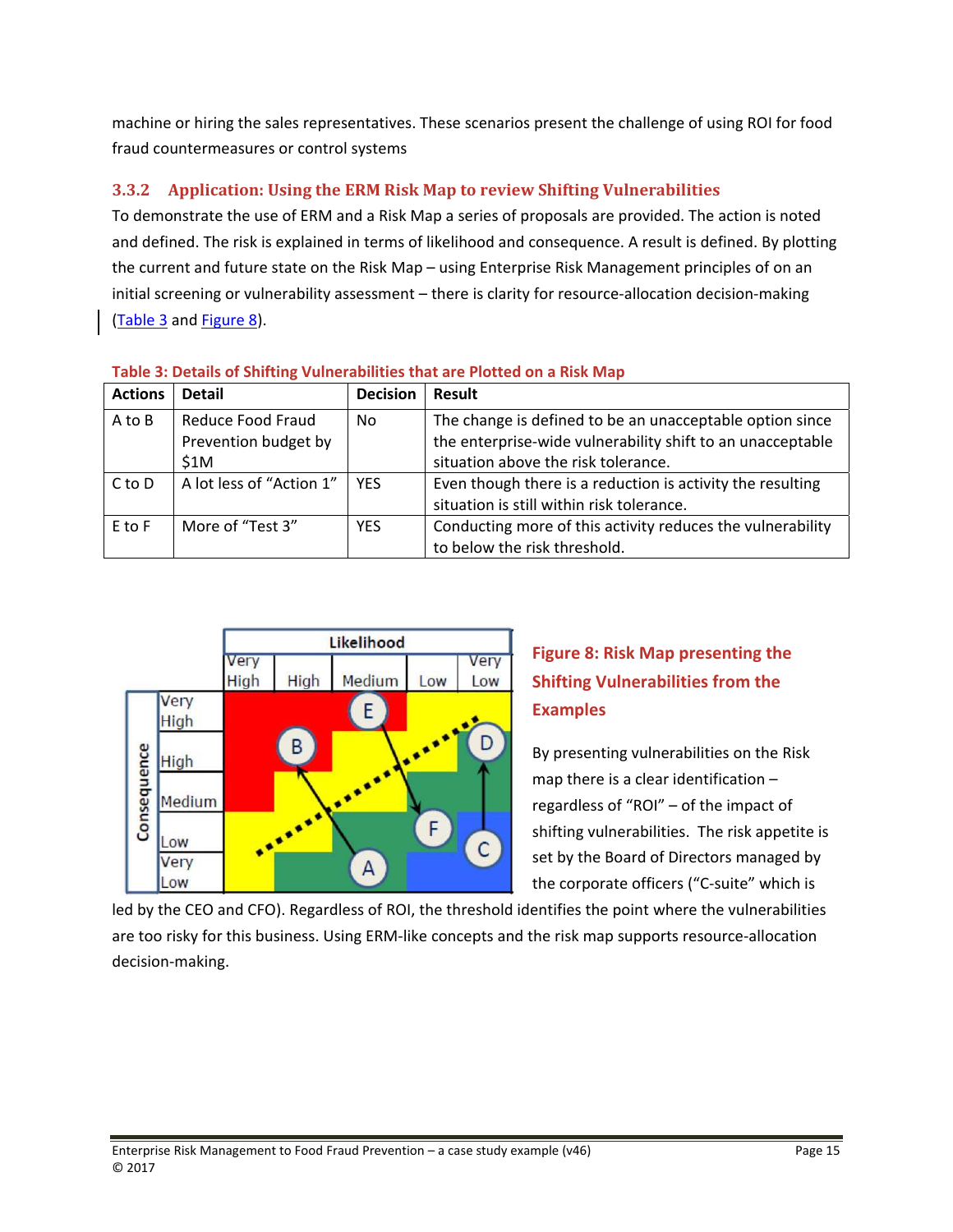# **4 CASE STUDY – Kerry Global Supply Quality**

A case study was created to demonstrate the application of enterprise risk management in food fraud prevention. The paper reviews a risk management process implemented by their Global Supply Quality team to support Kerry Group's initiatives.

# **4.1 Overview of Kerry Group and Global Quality Supply Team**

To provide a case study of applying ERM in food fraud prevention, a review of the Kerry Global Supply Quality process was conducted. Kerry Group is a \$15 billion market value company and their \$6.1 billion revenue. [19] Their business is 80% food, beverage, and pharmaceutical ingredients and 20% consumer branded foods. [20] Their annual report states a profitability of 85% for ingredients and 14% for consumer goods. They have a revenue growth of 10 percent per year over the previous thirty years. They have 23,000 employees at 130 production facilities spread around the world. Kerry has range of suppliers and customers that demonstrate impact and influence up and down the supply chain.

The Kerry Global Supply Quality team developed the *Supply Quality Risk and Vulnerability Management and Governance* system in partnership with key stakeholders and has been publically shared with industry partners, peers, and customers. The overall *goal* of the system is to protect the quality of Kerry products and increase consumer confidence in their supply chain. The *objective* is to identify, manage, and coordinate a series of business processes that meet the goal as well as control operational costs including cost of goods within the low optimal/ unacceptable risk level set by the stakeholders similar to the risk map outlined in Figure 8. By tightening and controlling their supply chain this type of system is intended to increase customer confidence in their products, reduce the cost associated with recalls, and that the increased the quality and reduced vulnerability may increase the value of their products.

The system has helped Kerry Supply Quality tem manage the introduction of new suppliers from acquisitions and increasing complexity in their supply chain.

#### **4.2** S**cope of Review: Raw Materials into Manufacturing**

The scope of this review included management of incoming raw materials into the manufacturing process. This included all types of food fraud with a focus on "adulterant‐substances" (e.g., adulterants). Other downstream processes manage the product into Kerry manufacturing facilities, storage and distribution, and then to market monitor for marketplace fraud including stolen goods, counterfeits, sub-standard products, tampered products, and others. There is an overall, enterprise-wide system that managed operations to the under the low optimal/ unacceptable risk level set by the stakeholders similar to the concept in Figure 8.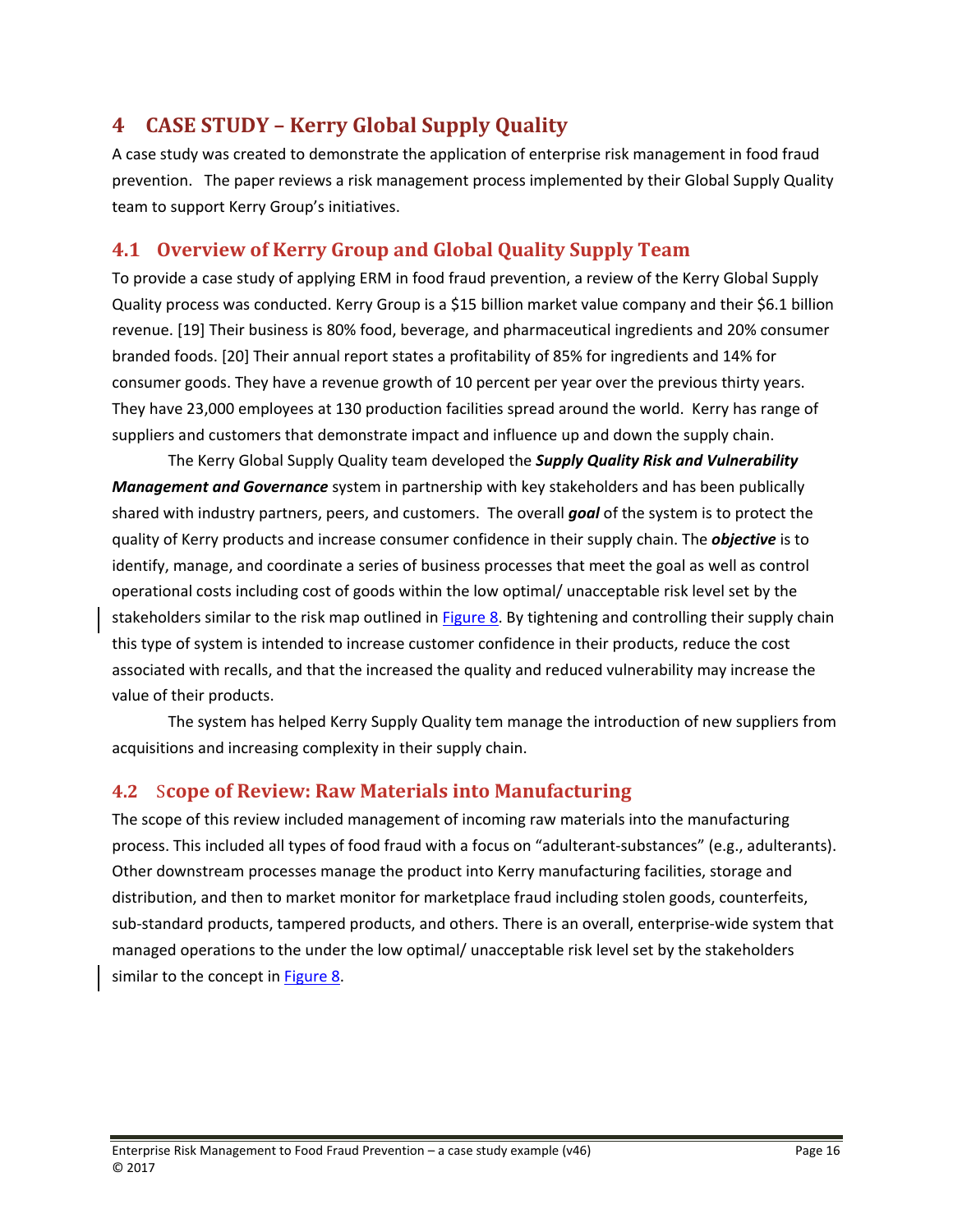# **4.3 Global Supply Quality Business Process**

The effort by Kerry was to enable and create a system that "connects everything to everything." The risk assessments, audits, insights (horizon scanning), concerns, and warnings were integrated into an automated and linked information management system. The activities are linked within the SAP information technology platform architecture. The information can be exported to a business intelligence report to support additional analysis. The training programs and e‐learning academy include several statements such as "The more transparent and reproducible the more habit forming we create" and "Embedding one way of working."[21] Ultimately this automated system was necessary to manage the supply base complexity and high growth business. The system was created for "governance, continuous improvement, and to support fact based decisions."

#### **4.4 The System**

This section reviews the Kerry Global Supply Quality system for *Supplier Quality Risk and Vulnerability Management and Governance* (Table 4 and Figure 10). This demonstrates how the separate activities are linked and coordinated.

The system used by Global Supply Quality has three main components of (Figure 9):

- 1. *Supply Quality Business Processes*,
- 2. *Supplier Quality Governance Review*, and
- 3. *Food Safety Risk and Vulnerability Management*.



**Figure 9: Depiction of the Relationship between the key functions of Business Process, Governance Review, and the combined Vulnerability Management**

The "Food Safety Risk" focuses on food safety non‐ conformance and health hazards while the

"Vulnerability Management" focuses on food fraud. For efficiency and reproducibility, it is a key point that quality, safety, and fraud are integrated into the same "food" assessment and management system. Food Defense – intentional acts with the intent for public health harm – is addressed in a separate system since the assessments and countermeasures are very different. "Supply Quality Organization Business Processes" focus on coordination and management of the suppliers and raw materials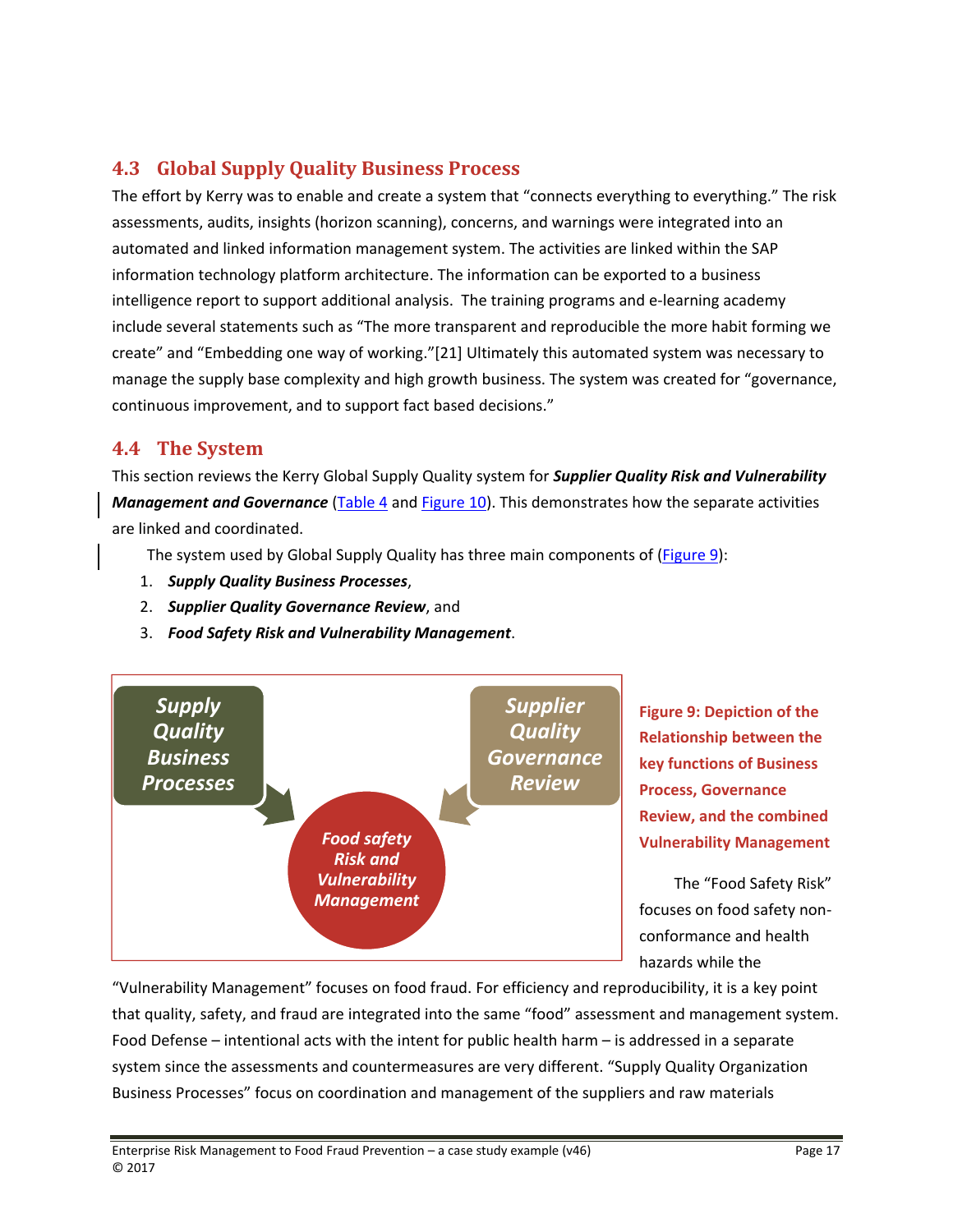supplied. "Supply Quality Governance Review" focuses on analysis of information and coordination of the decision‐making process. Finally, "Risk and Vulnerability Management" focuses on trend coordination globally and management of the risk and vulnerability as well as integrates the mitigation plan and actions to support all functions concerned.

#### Key Process Function Action: Each key activity or process can "delink" or stop all products from moving through the supply chain 1. Supply Quality Business Processes Actions: Coordination and management of the suppliers and raw materials supplied 1A. New Vendor Set‐up down to supplier's manufacturing facilities (MDM Workflow, SAP‐PIR [VIR]) Action: based on site of manufacture by supplier, begins process control 1B. Audit Request Action: Cross‐functional (Purchasing, Site Quality, Master Data Management and Supply Quality) workflow, approval process and maintenance for accountability and transparency 1C. Information Management (MyKerry GSQ SharePoint, Learning Academy) Action: Integrated information architecture and system management including learning and development programs 1D. Supplier Verification Action: Risk‐based audits and audit planning guide, Integrated processes in SAP including vendor‐site of manufacture‐raw material SKU‐purchasing organization linkages and business intelligence report, Global Raw Material Specifications, Supplier Development Tracker (aligned with GFSI global market program), Global Raw Material Surveillance Monitoring program for both food safety and food fraud 2. Supply quality Governance Review Action: Analysis of information and coordination of decision-making process 2A. Horizon Scanning (External Factor) Action: External review emerging food safety issues in the market (e.g. the "fraud opportunity") 2B. Food Fraud (External Factor) Action: Assessment of emerging issues that can potentially be economically‐driven (food fraud) 2C. Raw Material Non‐Conformance (Internal Factor) Action: Consolidation and trend analysis of raw material non‐conformances globally that support data and fact based decisions 2D. Kerry Audit Trends (CAPAs) (Internal Factor) Action: Embedded qualitative audit results that support data and fact based decisions 3. Risk and Vulnerability Management (Risk Assessment, Food Fraud Vulnerability Assessment) Action: Coordinate and manage the risk and vulnerability, integrates mitigation and preventive plan and actions to support all functions concerned 4. Enterprise Risk Management Assessment (Determining rank for Likelihood and Consequence from "very high" to "very low") 5. Risk map (Plotting the risks in relation to all other enterprise risks)

#### **Table 4: The Global Supply Quality System – Summary Review [21]**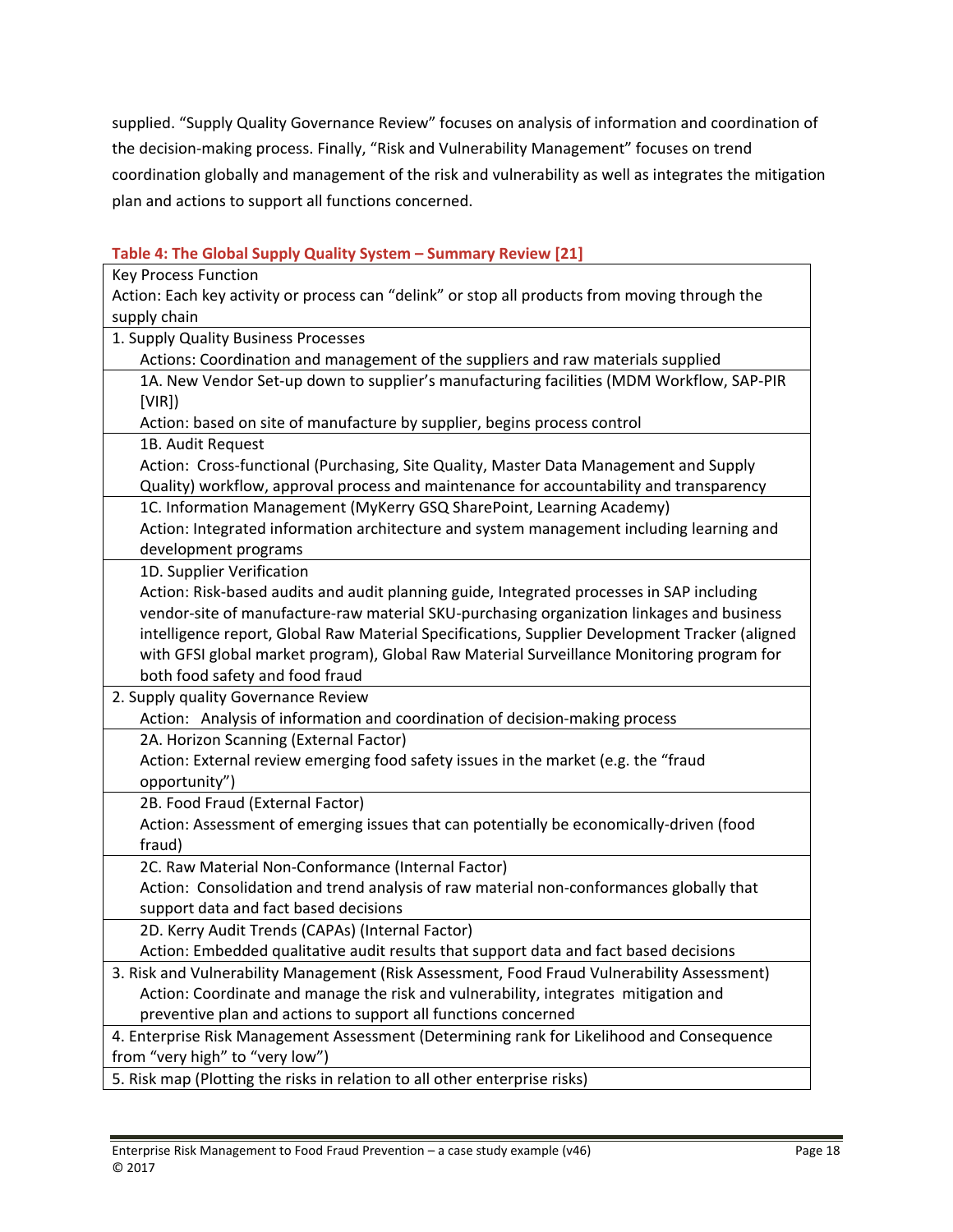

**Figure 10: Kerry Global Supply Quality system for Supply Quality Risk and Vulnerability Management and Governance (copyright permission granted from the rights holder)**

## **4.5 The resource allocation decision‐making process**

The system has a built-in risk assessment function in steps are abbreviated in this report as "3A" and "3B." These are calibrated by the enterprise‐wide assessment in "4" and presented on the Risk Map in "5." The system only allows approved suppliers and products.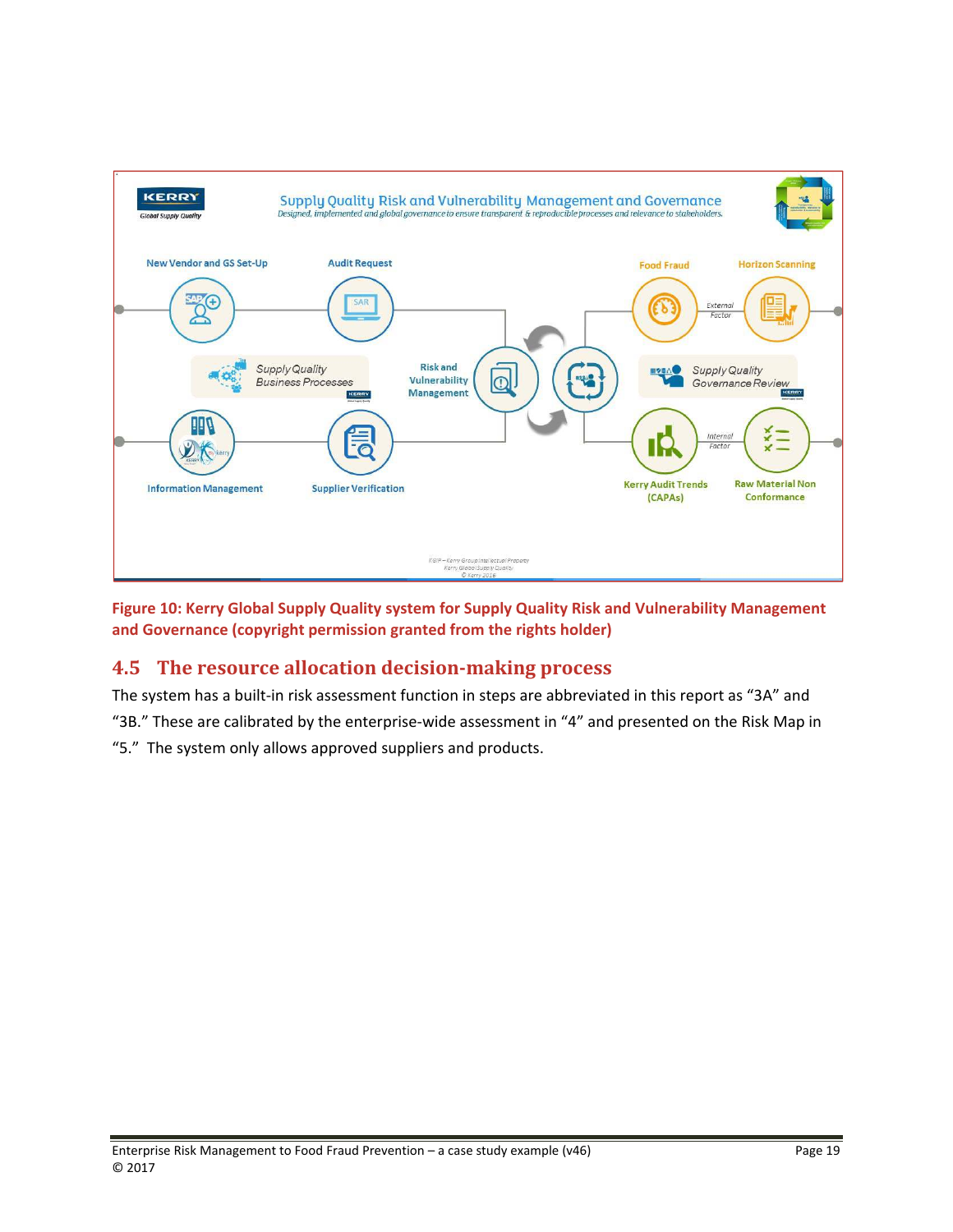#### **5 Conclusion and Call to Action**

Food fraud is becoming an autonomous concept that has developed a unique set of terminology, methods, countermeasures and control systems. Food fraud prevention is being developed and integrates into current system such as quality management (e.g., HACCP, HARPC or a total quality management [TQM] system such as Six Sigma) and business resource-allocation decision-making (e.g., ERM). Implementing food fraud internal controls must be addressed for a range of compliance requirements including food laws, financial reporting requirements, industry standards, and generally competently managing a business.

After establishing an enterprise‐wide commitment to uniquely addressing food fraud, it is important to put a process in place to address *all* types of food fraud (from adulterant‐substances to stolen goods and counterfeits) and for *all* products (raw materials to finished goods in the market). An example of the assessment system was provided in the case study of the Kerry Global Supply Quality Risk Management and Governance. Those types of assessments should connect into a central over‐ arching system that "connects everything to everything."

Beyond the efficiency and simplicity of plotting the food fraud vulnerabilities on a Risk Map there is great value in using this to defend resource-allocation. A typical Food fraud Vulnerability Assessment provides a general ranking of "high/ medium/ low." This ranking is based on general expert insight of the creators of the assessment or of the risk assessors. Without additional adaption or calibration this risk rank is not correlated to any competing risks. Different risks cannot be directly compared. Without direct comparison there is no analytical or quantitative method for resource‐ allocation decision‐making.

The Food Fraud Insight Report series ("FFI Report" or FFIR) provides a range of insights that help with food fraud prevention assessment and implementation. The first steps can and should be small and simple. The next steps are determined by the resource-allocation decision-maker need for information or responses. This ERM Application report provides deeper insight on enterprise‐wide assessments and provided a case study example of a complex food fraud prevention Strategy system.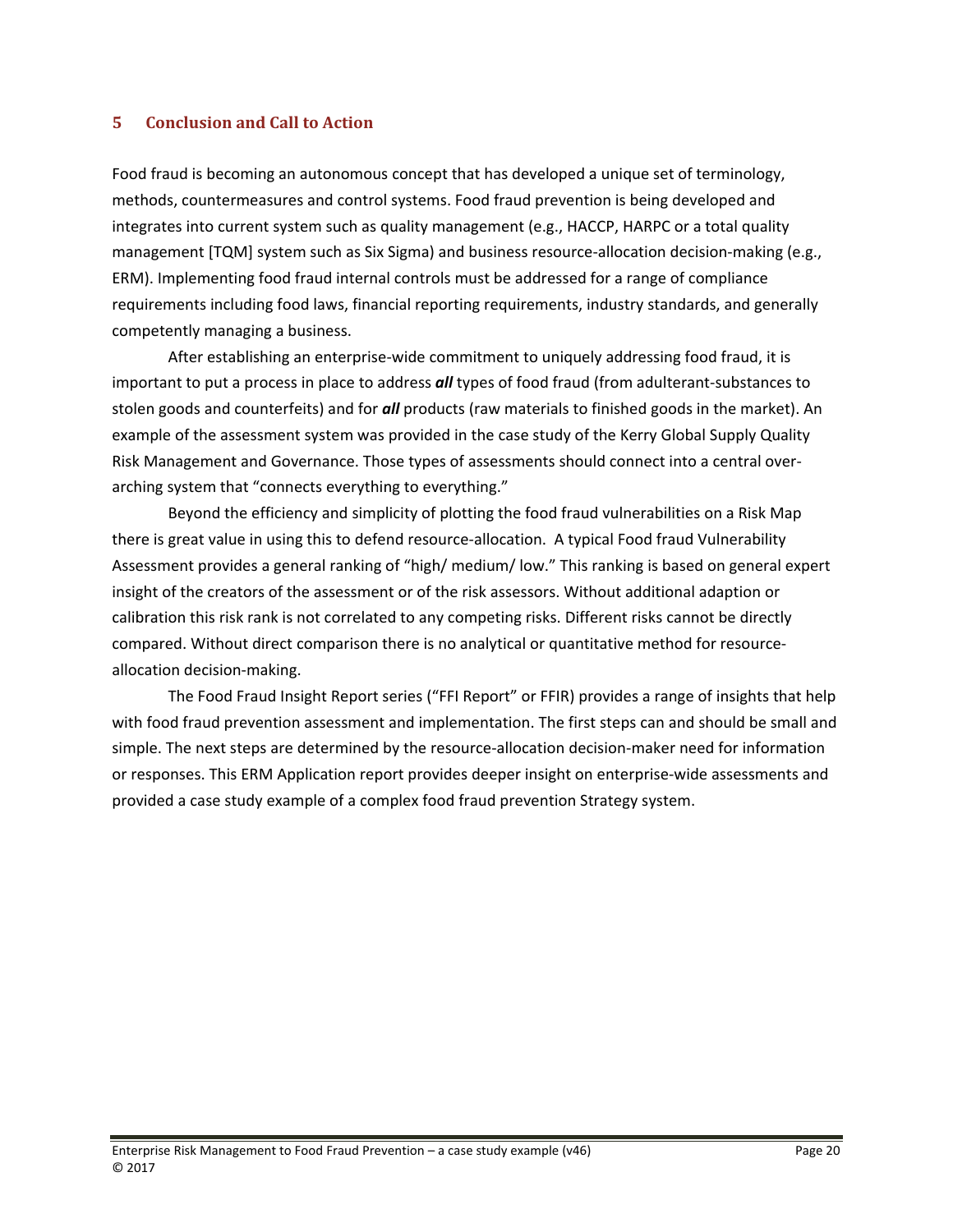# **6 Afterword**

#### **6.1 About the Authors**

This report was led by Director & Assistant Professor Dr. John Spink (www.FoodFraudPrevention.com). Note: Our team conducts a wide range of teaching, research and outreach projects. The Food Fraud Insight Report series ("FFI Report" or FFIR) series was created to review specific emerging topics or recent laws, regulations, certifications, standards, or best practices. The summary and insight is not legal advice and is not intended to replace the counsel of a food law expert.

#### **Acknowledgment**

This paper was supported by Kerry's Global Supply Quality team's program, case studies and vendor management requirements. Link to Kerry Group: http://www.kerrygroup.com/

# **7 Appendix**

# **7.1 Review of ROR, ROI and Related Assessments**

```
A typical ROI formula is: [22]
```
**Formula #: Return on Investment (ROI) ROI = Earnings (increase in revenue – cost) / Investment** An expanded version uses emphasis on increased sales:

> **Formula #: Expanded Form of ROI Computation: ROI = Margin (return on sales = Earnings / Sales)**

> > **\***

**Turnover (dollars of sales generated by each dollar of investment = Sales/ Investment)** An even more detailed version expands to the impact on firm equity: [23]

**Formula #: Expanded Form of ROI which Emphasizes Impact on Firm Equity Return on Equity = Profit / Sales \* Sales/ Assets \* Assets/ Equity**

From another angle is the consideration of the increase in profit or rate of return. "Let us think for a moment about how profitability should be measured in principle. It is easy enough to compute the true, or economic, rate of return for a common stock that is continuously traded." [24]

```
Formula: Rate of Return that focuses on Stock Price
Rate or Return =
Cash Receipts (revenue) + Change in price (stock)
/
Beginning price (stock)
```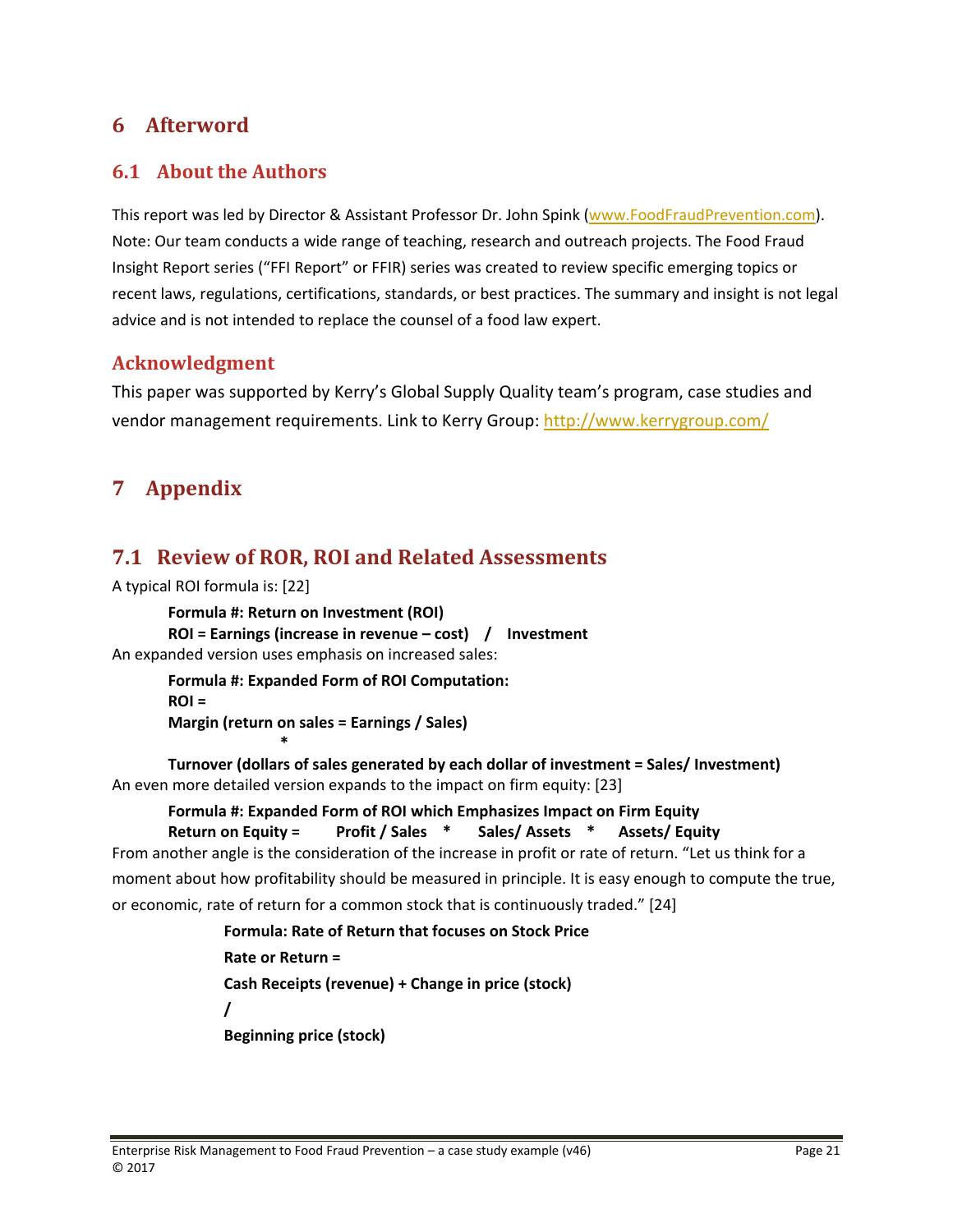This is closely tied to Economic Value Added (EVA) which is an assessment of the performance of the entire company. "The profit after deducting all costs, including the cost of capital, is called a company's economic value added or EVA." [24]

> **Formula #: Economic Value Added (EVA) After‐tax interest + Net income**

#### **Cost of capital x Total capital**

**‐** 

While these have their benefits and limitations another option is the widely-adopted "DuPont System."[24] "The breakdown of [Return on Assets] into the product of turnover and margin is often called the DuPont formula, after the chemical company that popularized the formula.

> **Formula: The DuPont System Formula Return on Assets = Sales / Assets \***

**After‐tax interest + Net income / Sales**

The key point for product fraud countermeasures and control systems is that the resource-allocation decision‐makers are focusing on high level assessments that address the valuation of the corporation. If a risk reduction presentation is submitted as a straight "ROI" proposal it will have a very indirect, uncertain and complicated contribution.

# **7.2 Acceptable Level of Protection (ALOP) and Food Safety Objective (FSO)**

Before moving on to fully reviewing the research question it is important to review the threshold of "acceptable" and "unacceptable." CODEX defines a "*Food Safety Objective (FSO)*" which is "The maximum frequency and/or concentration of a hazard in a food at the time of consumption that provides or contributes to the *acceptable level of protection (ALOP)*. [7] In a presentation representing FDA, Dr. Robert Buchannan discussed ALOP. [25] "Often referred to as a risk management options assessment, this is the process by which different options for controlling a hazard to an "acceptable level of protection" (ALOP) are evaluated and compared."[25] Also "Before discussing how risk assessment techniques can be used it is important to emphasize that the establishment of an ALOP is not solely a scientific question but involves the consideration of a variety of societal factors. A risk assessment will not automatically establish a "safe" level, but instead provides the risk managers and other interested parties with a means of discussing in a hopefully more objective manner the levels of safety (i.e., risk) that currently exist in a system and the level of controls that would be achieved with further reductions in the consumers' exposure to the hazard." [25] Further, the exact definition of acceptable has many non‐scientific factors, for example, "The definition of a ''reasonable'' ALOP differs among countries, and acceptable risk may be culturally defined. FSOs help translate the health risks associated with particular hazards into goals that are more easily definable at the manufacturing level and across trade lines." [26]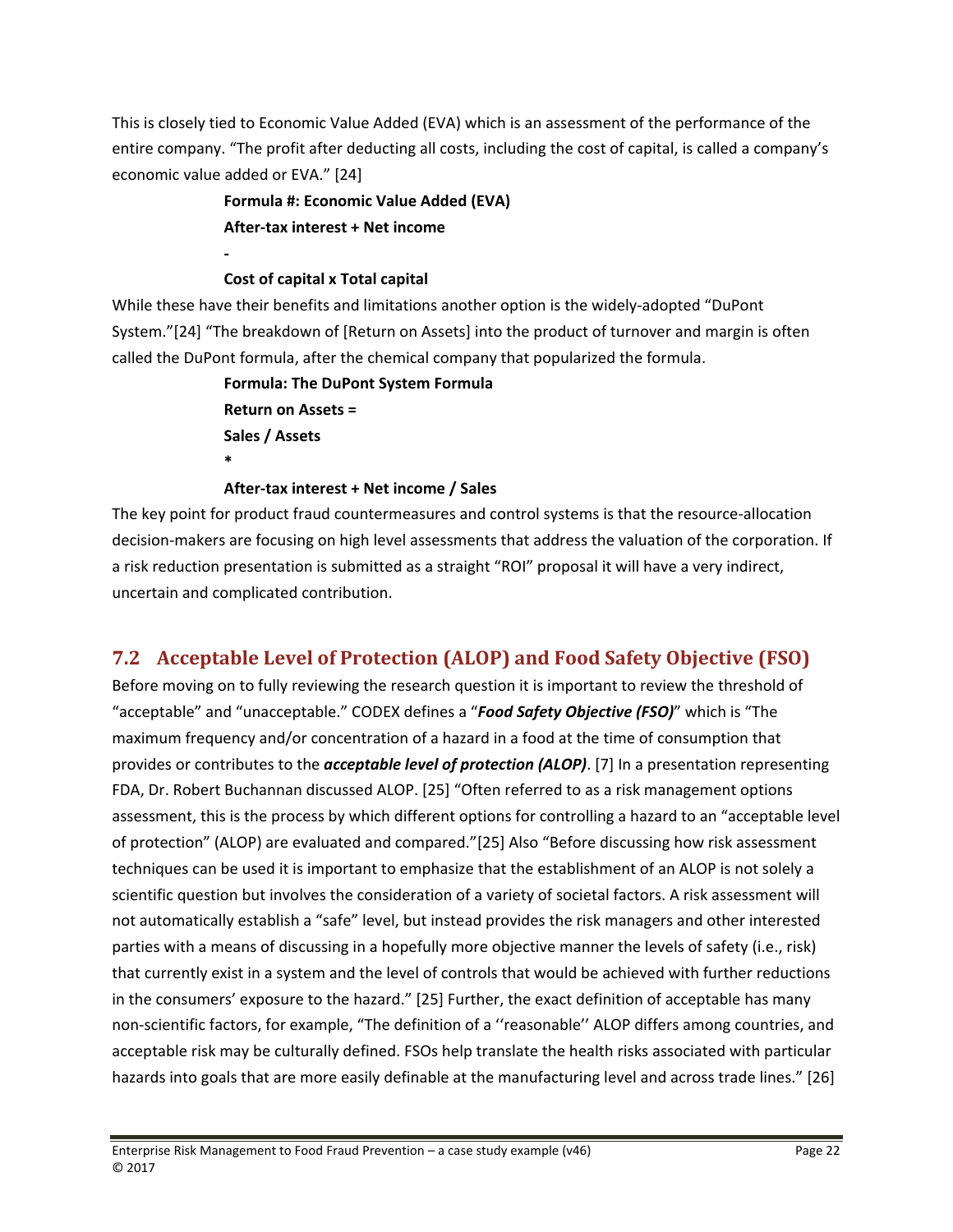# **8 References**

- 1. COSO, Committee of Sponsoring Organizations of the Treadway Commission, *Risk Assessment in Practice ‐ Enterprise Risk Management*. 2012, Committee of Sponsoring Organizations of the Treadway Commission, COSO.
- 2. COSO, Committee of the Sponsoring Organizations of the Treadway Commission, *Internal Controls – Integrated Framework, URL:*

*http://www.coso.org/documents/990025P\_Executive\_Summary\_final\_may20\_e.pdf.* 2013.

- 3. Spink, John and Douglas C Moyer, *Defining the Public Health Threat of Food Fraud.* Journal of Food Science, 2011. **76**(9): p. R157‐162.
- 4. GFSI, Global Food Safety Initiative, *Guidance Document, Benchmarking Document, Version 7, URL:*

*http://www.theconsumergoodsforum.com/files/Publications/GFSI\_Guidance\_Document\_Intro.p df.* 2017.

- 5. FSMA, Food Safety Modernization Act., *Mitigation Strategies To Protect Food Against Intentional Adulteration (FSMA‐IA, Food Defense), Food and Drug Administration, Final rule, Federal Register, May 27 2016, URL: https://www.regulations.gov/document?D=FDA‐2013‐N‐1425‐ 0146.* 2016.
- 6. CODEX CCFICS, Codex Alimentarious. *Codex Committee on Food Import and Export Inspection and Certification Systems (CCFICS),*. 2017; Available from: http://www.fao.org/fao‐who‐ codexalimentarius/committees/committee‐detail/en/?committee=CCFICS.
- 7. Codex Alimentarius, CODEX, *Procedural Manual, Twenty‐second edition*, in *World Health Organization/Food and Agriculture Organization of the United Nations, Geneva/Rome*. 2014.
- 8. SSAFE Organization, *Food Fraud Vulnerability Assessment Tool, (formerly : Safe Secure and Affordable Food For Everyone organization), December 16 2015, URL: http://www.ssafe‐ food.org/.* 2015.
- 9. GFSI, Global Food Safety Initiative, *GFSI Position on Mitigating the Public Health Risk of Food Fraud*. 2014, Global Food Safety Initiative, Consumer Goods Forum.
- 10. Spink, John, Neal D Fortin, Douglas C Moyer, Hong Miao, and Yongning Wu, *Food Fraud Prevention: Policy, Strategy, and Decision‐Making–Implementation Steps for a Government Agency or Industry.* CHIMIA International Journal for Chemistry, 2016. **70**(5): p. 320‐328.
- 11. Spink, John, *Global Counterfeit Food and Beverage Packaging: Impacts on Food Safety*, in *Association of Food and Drug Officials (AFDO), Annual Conference*. 2007, AFDO: San Antonio, Texas.
- 12. Spink, J, *Chapter: Supply Chain Vulnerabilities, Course: Food Fraud Managment Executive Education, Food Fraud Initiative, Michigan State University.* 2014.
- 13. Spink, John, David Ortega, Chen Chen, and Felicia Wu, *Food Fraud Prevention Shifts Food Risk Focus to Vulnerability* Trends in Food Science & Technology, 2017. **00**(00): p. 00‐00.
- 14. COSO, Committee of the Sponsoring Organizations of the Treadway Commission, *COSO Enterprise Risk Management‐Integrated Framework Update, URL: http://www.coso.org/ermupdate.html.* 2014.
- 15. COSO, Committee of Sponsoring Organizations of the Treadway Commission, *Understanding and Communicating Risk Appetite, Edited by :Larry Rittenberg and Frank Martens, January 2012.* 2012.
- 16. Kellogg Company, *Form 10Q, Submitted to US Securities and Exchange Commission, Posted on EDGAR Company Filing website, URL: https://www.sec.gov/Archives/edgar/data/55067/000162828017008104/k‐2017q210xq.htm.* 2017.